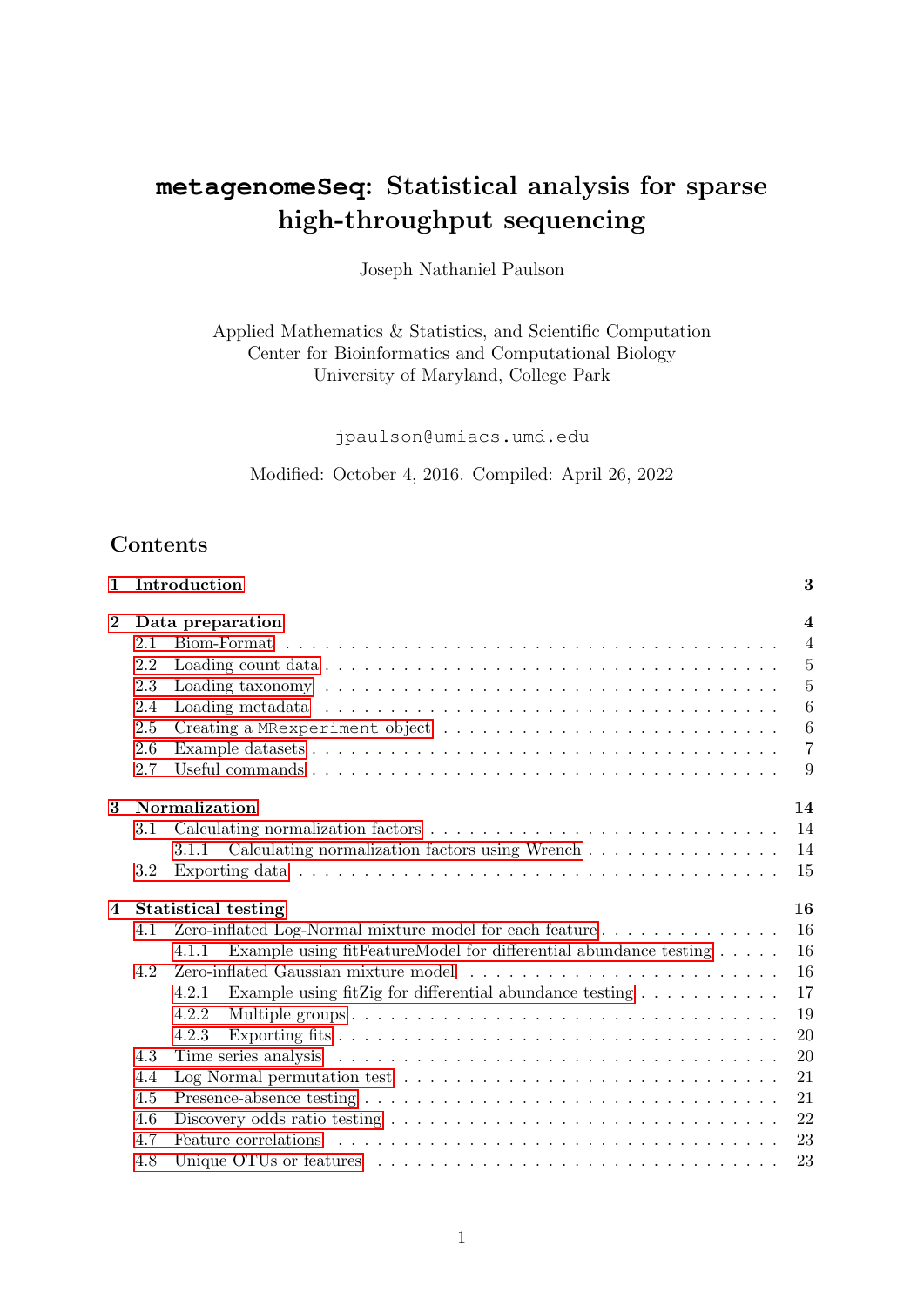# [5 Aggregating counts](#page-24-0) 25

| 6            | Visualization of features | 26 |
|--------------|---------------------------|----|
|              |                           |    |
|              | 6.2                       |    |
|              |                           |    |
| $\mathbf{7}$ | Summary                   | 31 |
|              |                           |    |
|              |                           |    |
| 8            | Appendix                  | 33 |
|              | 8.1                       |    |
|              | 8.2                       |    |
|              |                           |    |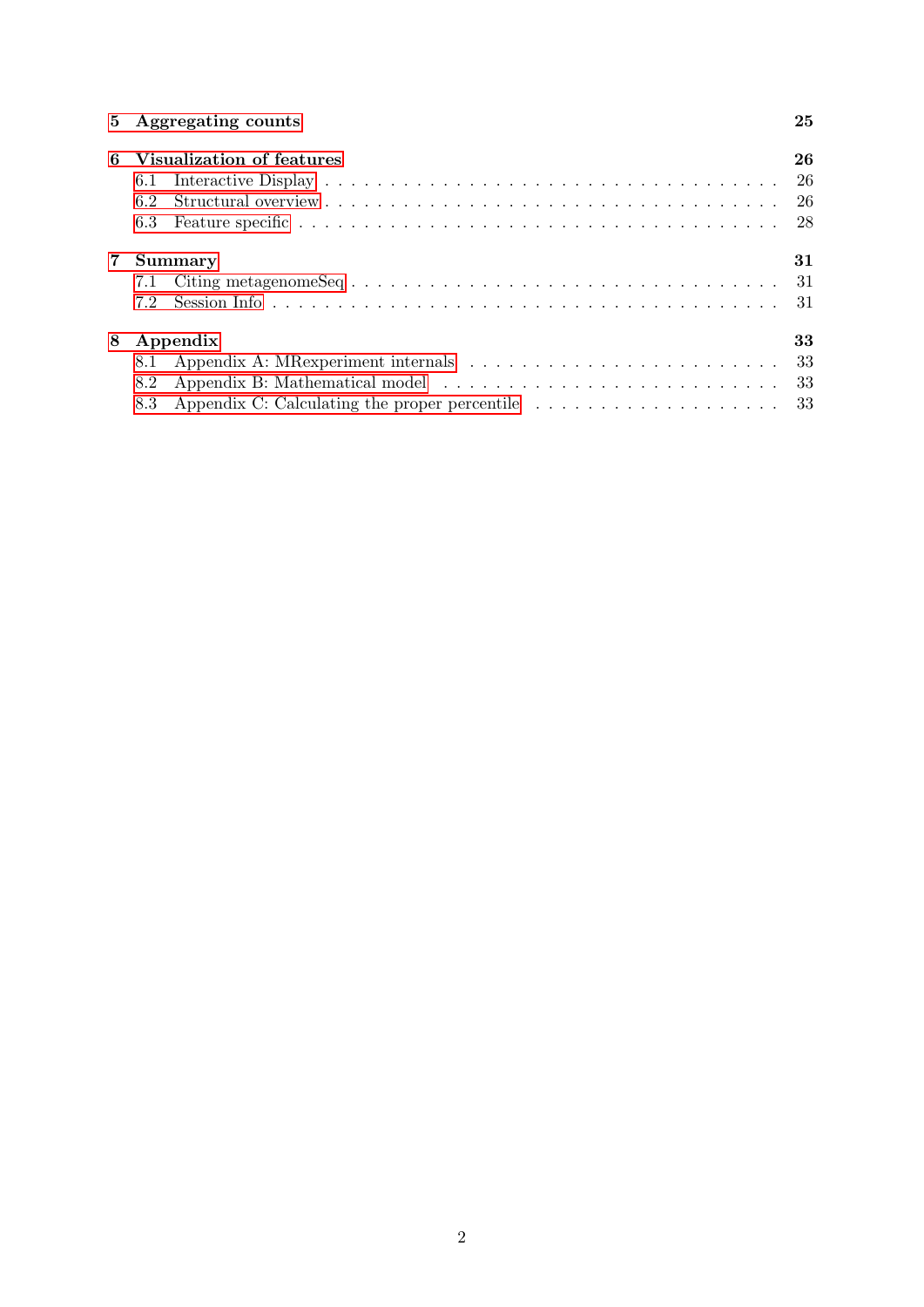# <span id="page-2-0"></span>1 Introduction

This is a vignette for pieces of an association study pipeline. For a full list of functions available in the package: help(package=metagenomeSeq). For more information about a particular function call: ?function. See *fitFeatureModel* for our latest development.

To load the metagenomeSeq library:

#### **library**(metagenomeSeq)

Metagenomics is the study of genetic material targeted directly from an environmental community. Originally focused on exploratory and validation projects, these studies now focus on understanding the differences in microbial communities caused by phenotypic differences. Analyzing high-throughput sequencing data has been a challenge to researchers due to the unique biological and technological biases that are present in marker-gene survey data.

We present a R package, metagenomeSeq, that implements methods developed to account for previously unaddressed biases specific to high-throughput sequencing microbial marker-gene survey data. Our method implements a novel normalization technique and method to account for sparsity due to undersampling. Other methods include White et al.'s Metastats and Segata et al.'s LEfSe. The first is a non-parametric permutation test on t-statistics and the second is a non-parametric Kruskal-Wallis test followed by subsequent wilcox rank-sum tests on subgroups to guard against positive discoveries of differential abundance driven by potential confounders neither address normalization nor sparsity.

This vignette describes the basic protocol when using metagenomeSeq. A normalization method able to control for biases in measurements across taxanomic features and a mixture model that implements a zero-inflated Gaussian distribution to account for varying depths of coverage are implemented. Using a linear model methodology, it is easy to include confounding sources of variability and interpret results. Additionally, visualization functions are provided to examine discoveries.

The software was designed to determine features (be it Operational Taxanomic Unit (OTU), species, etc.) that are differentially abundant between two or more groups of multiple samples. The software was also designed to address the effects of both normalization and undersampling of microbial communities on disease association detection and testing of feature correlations.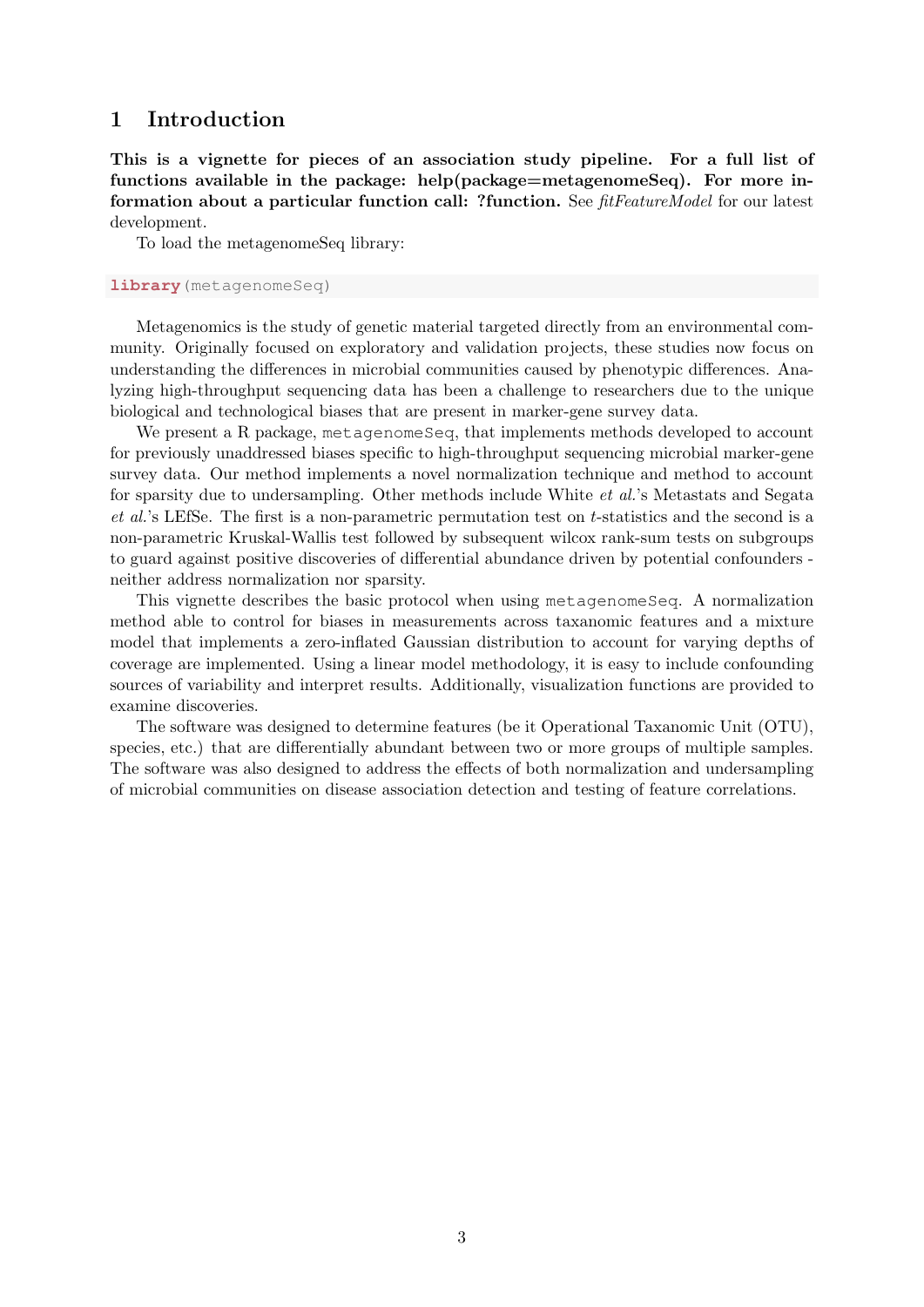

Figure 1: General overview. metagenomeSeq requires the user to convert their data into MRexperiment objects. Using those MRexperiment objects, one can normalize their data, run statistical tests (abundance or presence-absence), and visualize or save results.

# <span id="page-3-0"></span>2 Data preparation

Microbial marker-gene sequence data is preprocessed and counts are algorithmically defined from project-specific sequence data by clustering reads according to read similarity. Given m features and n samples, the elements in a count matrix  $C(m, n)$ ,  $c_{ij}$ , are the number of reads annotated for a particular feature i (whether it be OTU, species, genus, etc.) in sample j.

|                      | $sample_1$ | sample <sub>2</sub> sample <sub>n</sub> |   |          |
|----------------------|------------|-----------------------------------------|---|----------|
| $feature_1$          | $c_{11}$   | $C_{12}$                                | . | $c_{1n}$ |
| feature <sub>2</sub> | $c_{21}$   | $c_{22}$                                | . | $c_{2n}$ |
|                      |            |                                         |   |          |
| $feature_m$          | $c_{m1}$   | $c_{m2}$                                |   | $c_{mn}$ |

Count data should be stored in a delimited (tab by default) file with sample names along the first row and feature names along the first column.

Data is prepared and formatted as a MRexperiment object. For an overview of the internal structure please see Appendix A.

### <span id="page-3-1"></span>2.1 Biom-Format

You can load in BIOM file format data, the output of many commonly used, using the loadBiom function. The biom2MRexperiment and MRexperiment2biom functions serve as a gateway between the biom-class object defined in the biom package and a MRexperiment-class object. BIOM format files IO is available thanks to the biomformat package.

As an example, we show how one can read in a BIOM file and convert it to a MRexperiment object.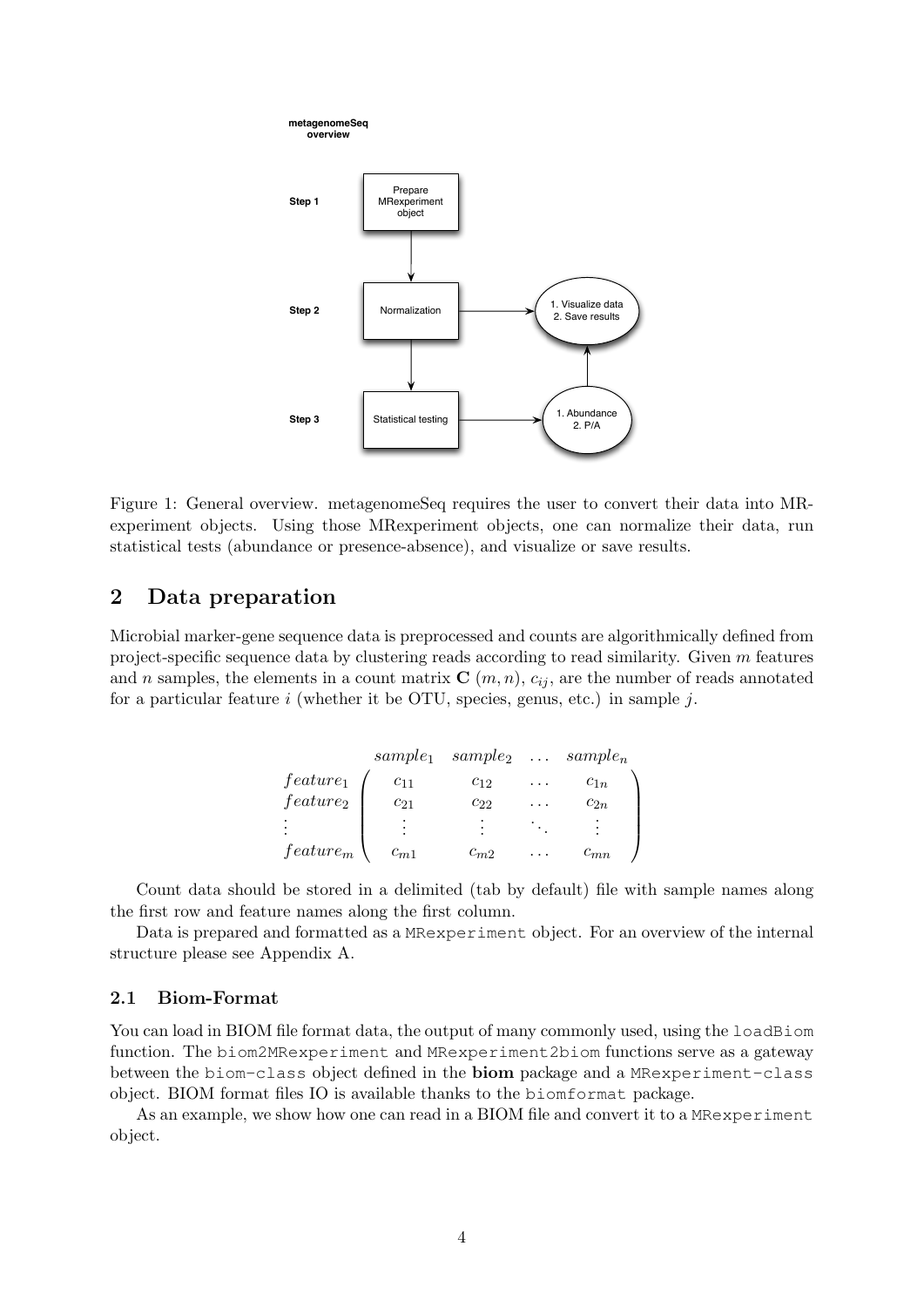```
# reading in a biom file
library(biomformat)
biom_file <- system.file("extdata", "min_sparse_otu_table.biom",
    package = "biomformat")
b <- read_biom(biom_file)
biom2MRexperiment(b)
## MRexperiment (storageMode: environment)
## assayData: 5 features, 6 samples
## element names: counts
## protocolData: none
## phenoData: none
## featureData: none
## experimentData: use 'experimentData(object)'
## Annotation:
```
As an example, we show how one can write a MRexperiment object out as a BIOM file. Here is an example writing out the mouseData MRexperiment object to a BIOM file.

```
data(mouseData)
# options include to normalize or not
b <- MRexperiment2biom(mouseData)
write_biom(b, biom_file = "˜/Desktop/otu_table.biom")
```
#### <span id="page-4-0"></span>2.2 Loading count data

Following preprocessing and annotation of sequencing data metagenomeSeq requires a count matrix with features along rows and samples along the columns. metagenomeSeq includes functions for loading delimited files of counts loadMeta and phenodata loadPhenoData.

As an example, a portion of the lung microbiome [\[1\]](#page-34-0) OTU matrix is provided in metagenomeSeq's library "extdata" folder. The OTU matrix is stored as a tab delimited file. loadMeta loads the taxa and counts into a list.

```
dataDirectory <- system.file("extdata", package = "metagenomeSeq")
lung = loadMeta(file.path(dataDirectory, "CHK_NAME.otus.count.csv"))
dim(lung$counts)
```
## [1] 1000 78

#### <span id="page-4-1"></span>2.3 Loading taxonomy

Next we want to load the annotated taxonomy. Check to make sure that your taxa annotations and OTUs are in the same order as your matrix rows.

```
taxa = read.delim(file.path(dataDirectory, "CHK_otus.taxonomy.csv"),
    stringsAsFactors = FALSE)
```
As our OTUs appear to be in order with the count matrix we loaded earlier, the next step is to load phenodata.

Warning: features need to have the same names as the rows of the count matrix when we create the MRexperiment object for provenance purposes.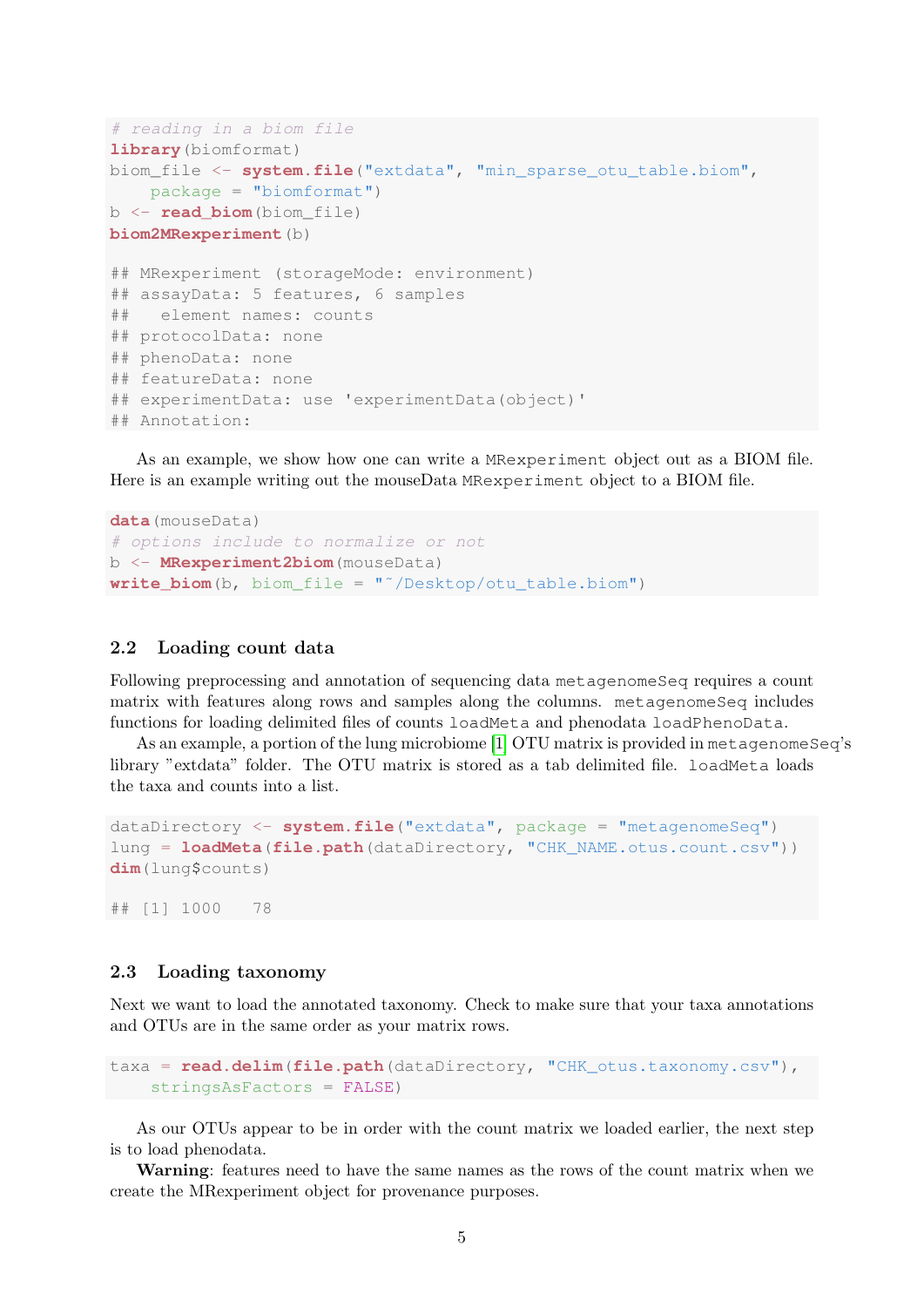### <span id="page-5-0"></span>2.4 Loading metadata

Phenotype data can be optionally loaded into R with loadPhenoData. This function loads the data as a list.

```
clin = loadPhenoData(file.path(dataDirectory, "CHK_clinical.csv"),
  tran = TRUE)
ord = match(colnames(lung$counts), rownames(clin))
clin = clin[ord, 1]head(clin[1:2, ])
## SampleType
## CHK 6467 E3B11 BRONCH2 PREWASH V1V2 Bronch2.PreWash
## CHK_6467_E3B11_OW_V1V2 OW
## SiteSampled
## CHK_6467_E3B11_BRONCH2_PREWASH_V1V2 Bronchoscope.Channel
## CHK_6467_E3B11_OW_V1V2 OralCavity
## SmokingStatus
## CHK 6467 E3B11 BRONCH2 PREWASH V1V2 Smoker
## CHK_6467_E3B11_OW_V1V2 Smoker
```
Warning: phenotypes must have the same names as the columns on the count matrix when we create the MRexperiment object for provenance purposes.

### <span id="page-5-1"></span>2.5 Creating a **MRexperiment** object

Function newMRexperiment takes a count matrix, phenoData (annotated data frame), and featureData (annotated data frame) as input. Biobase provides functions to create annotated data frames. Library sizes (depths of coverage) and normalization factors are also optional inputs.

```
phenotypeData = AnnotatedDataFrame(clin)
phenotypeData
## An object of class 'AnnotatedDataFrame'
## rowNames: CHK_6467_E3B11_BRONCH2_PREWASH_V1V2
## CHK_6467_E3B11_OW_V1V2 ...
## CHK 6467 E3B09 BAL A V1V2 (78 total)
## varLabels: SampleType SiteSampled SmokingStatus
## varMetadata: labelDescription
```
A feature annotated data frame. In this example it is simply the OTU numbers, but it can as easily be the annotated taxonomy at multiple levels.

```
OTUdata = AnnotatedDataFrame(taxa)
OTUdata
## An object of class 'AnnotatedDataFrame'
## rowNames: 1 2 ... 1000 (1000 total)
## varLabels: OTU Taxonomy ... strain (10 total)
## varMetadata: labelDescription
```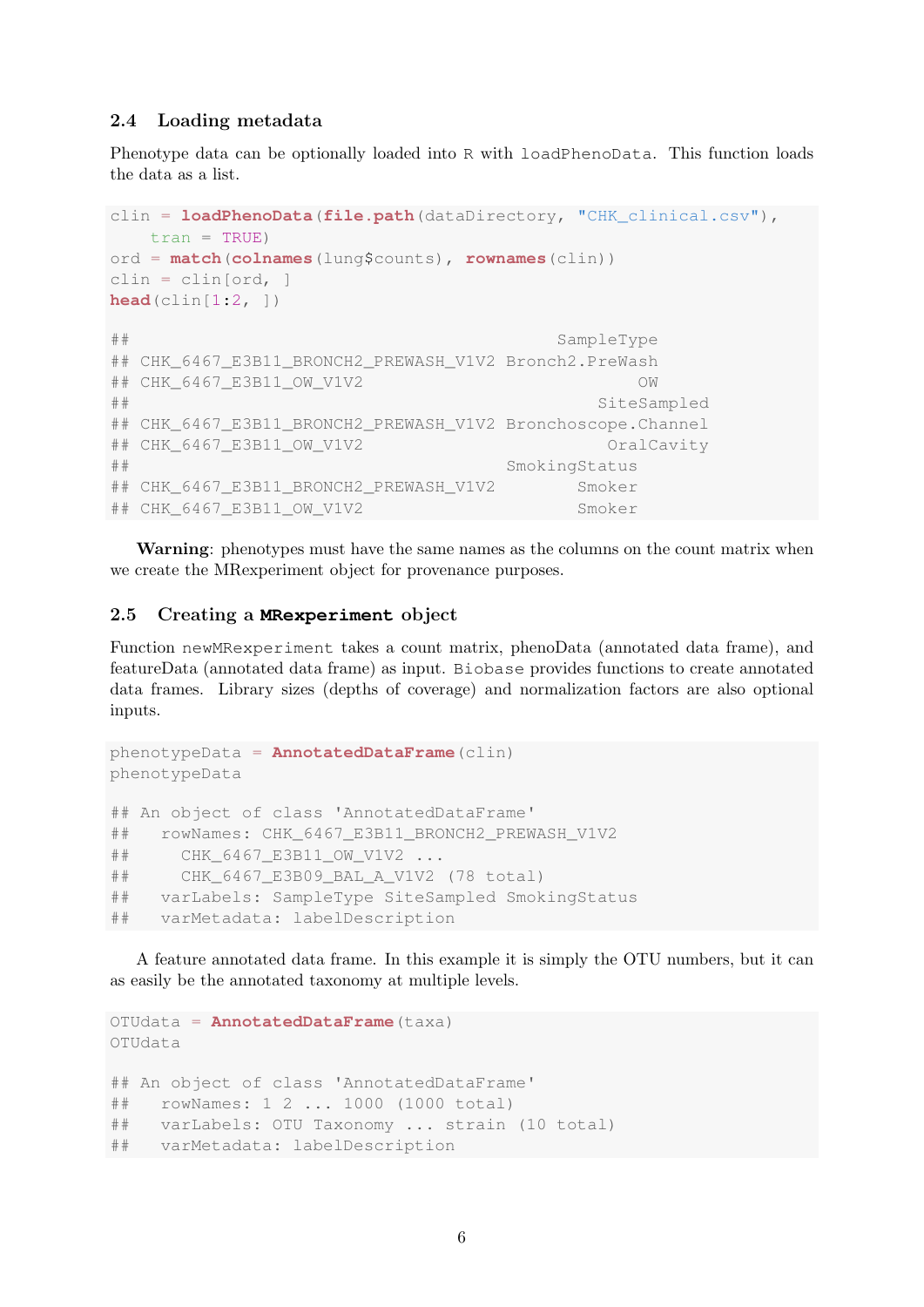```
obj = newMRexperiment(lung$counts,phenoData=phenotypeData,featureData=OTUdata)
# Links to a paper providing further details can be included optionally.
# experimentData(obj) = annotate:: pmid2MIAME('21680950")obj
## MRexperiment (storageMode: environment)
## assayData: 1000 features, 78 samples
## element names: counts
## protocolData: none
## phenoData
## sampleNames: CHK_6467_E3B11_BRONCH2_PREWASH_V1V2
## CHK_6467_E3B11_OW_V1V2 ...
## CHK_6467_E3B09_BAL_A_V1V2 (78 total)
## varLabels: SampleType SiteSampled SmokingStatus
## varMetadata: labelDescription
## featureData
## featureNames: 1 2 ... 1000 (1000 total)
## fvarLabels: OTU Taxonomy ... strain (10 total)
## fvarMetadata: labelDescription
## experimentData: use 'experimentData(object)'
## Annotation:
```
# <span id="page-6-0"></span>2.6 Example datasets

There are two datasets included as examples in the metagenomeSeq package. Data needs to be in a MRexperiment object format to normalize, run statistical tests, and visualize. As an example, throughout the vignette we'll use the following datasets. To understand a function's usage or included data simply enter ?functionName.

1. Human lung microbiome [\[1\]](#page-34-0): The lung microbiome consists of respiratory flora sampled from six healthy individuals. Three healthy nonsmokers and three healthy smokers. The upper lung tracts were sampled by oral wash and oro-/nasopharyngeal swabs. Samples were taken using two bronchoscopes, serial bronchoalveolar lavage and lower airway protected brushes.

```
data(lungData)
lungData
## MRexperiment (storageMode: environment)
## assayData: 51891 features, 78 samples
## element names: counts
## protocolData: none
## phenoData
## sampleNames: CHK_6467_E3B11_BRONCH2_PREWASH_V1V2
## CHK 6467 E3B11 OW V1V2 ...
## CHK_6467_E3B09_BAL_A_V1V2 (78 total)
## varLabels: SampleType SiteSampled SmokingStatus
## varMetadata: labelDescription
## featureData
## featureNames: 1 2 ... 51891 (51891 total)
```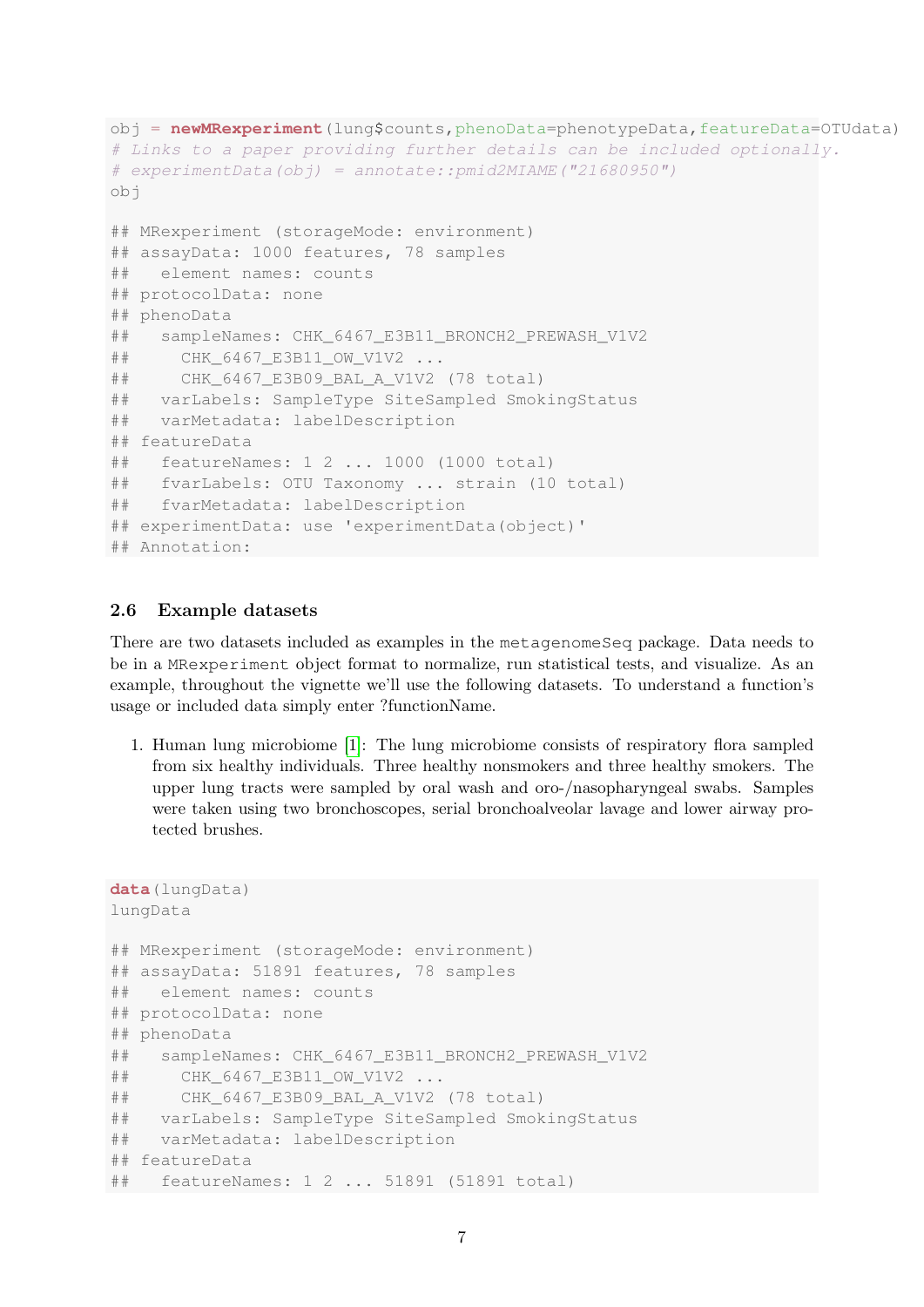```
## fvarLabels: taxa
## fvarMetadata: labelDescription
## experimentData: use 'experimentData(object)'
## Annotation:
```
2. Humanized gnotobiotic mouse gut [\[2\]](#page-34-1): Twelve germ-free adult male C57BL/6J mice were fed a low-fat, plant polysaccharide-rich diet. Each mouse was gavaged with healthy adult human fecal material. Following the fecal transplant, mice remained on the low-fat, plant polysacchaaride-rich diet for four weeks, following which a subset of 6 were switched to a high-fat and high-sugar diet for eight weeks. Fecal samples for each mouse went through PCR amplification of the bacterial 16S rRNA gene V2 region weekly. Details of experimental protocols and further details of the data can be found in Turnbaugh et. al. Sequences and further information can be found at: [http://gordonlab.wustl.edu/](http://gordonlab.wustl.edu/TurnbaughSE_10_09/STM_2009.html) [TurnbaughSE\\_10\\_09/STM\\_2009.html](http://gordonlab.wustl.edu/TurnbaughSE_10_09/STM_2009.html)

```
data(mouseData)
mouseData
## MRexperiment (storageMode: environment)
## assayData: 10172 features, 139 samples
## element names: counts
## protocolData: none
## phenoData
## sampleNames: PM1:20080107 PM1:20080108 ...
## PM9:20080303 (139 total)
## varLabels: mouseID date ... status (5 total)
## varMetadata: labelDescription
## featureData
## featureNames: Prevotellaceae:1 Lachnospiraceae:1
## ... Parabacteroides:956 (10172 total)
## fvarLabels: superkingdom phylum ... OTU (7 total)
## fvarMetadata: labelDescription
## experimentData: use 'experimentData(object)'
## Annotation:
```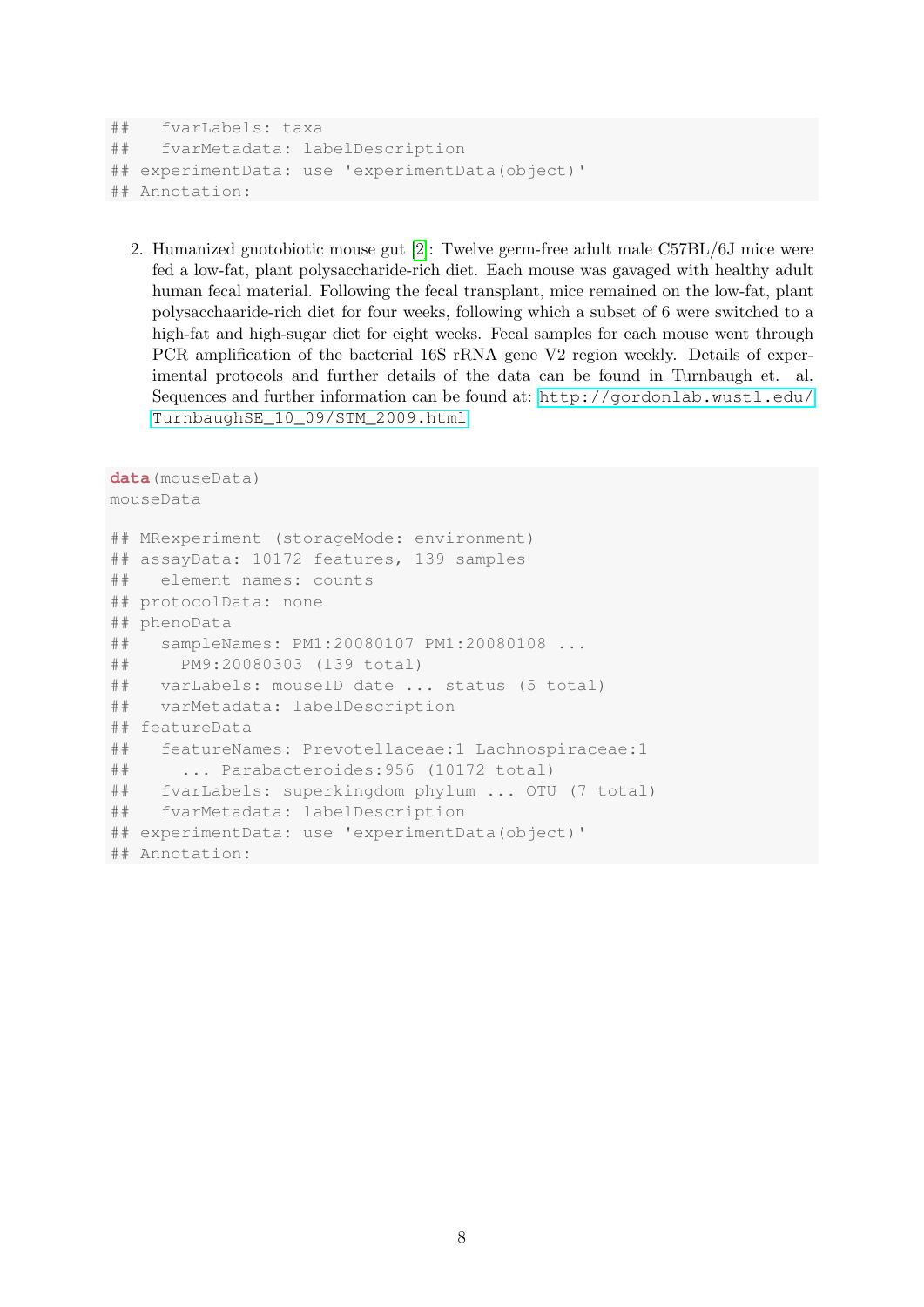### <span id="page-8-0"></span>2.7 Useful commands

Phenotype information can be accessed with the phenoData and pData methods:

```
phenoData(obj)
## An object of class 'AnnotatedDataFrame'
## sampleNames: CHK 6467 E3B11 BRONCH2 PREWASH_V1V2
## CHK_6467_E3B11_OW_V1V2 ...
## CHK_6467_E3B09_BAL_A_V1V2 (78 total)
## varLabels: SampleType SiteSampled SmokingStatus
## varMetadata: labelDescription
head(pData(obj), 3)
## SampleType
## CHK_6467_E3B11_BRONCH2_PREWASH_V1V2 Bronch2.PreWash
## CHK_6467_E3B11_OW_V1V2 OW
## CHK_6467_E3B08_OW_V1V2 OW
## SiteSampled
## CHK_6467_E3B11_BRONCH2_PREWASH_V1V2 Bronchoscope.Channel
## CHK_6467_E3B11_OW_V1V2 OralCavity
## CHK 6467 E3B08 OW V1V2 OralCavity
## SmokingStatus
## CHK 6467 E3B11 BRONCH2 PREWASH V1V2 Smoker
## CHK_6467_E3B11_OW_V1V2 Smoker
## CHK_6467_E3B08_OW_V1V2 NonSmoker
```
Feature information can be accessed with the featureData and fData methods:

**featureData**(obj) ## An object of class 'AnnotatedDataFrame' ## featureNames: 1 2 ... 1000 (1000 total) ## varLabels: OTU Taxonomy ... strain (10 total) ## varMetadata: labelDescription **head**( $fData(obj)$ [,  $-e(2, 10)$ ], 3) ## OTU superkingdom phylum class ## 1 1 Bacteria Proteobacteria Epsilonproteobacteria ## 2 2 <NA> <NA> <NA> ## 3 3 Bacteria Actinobacteria Actinobacteria (class) ## order family genus ## 1 Campylobacterales Campylobacteraceae Campylobacter ## 2 <NA> <NA> <NA> ## 3 Actinomycetales Actinomycetaceae Actinomyces ## species ## 1 Campylobacter rectus ## 2 <NA> ## 3 Actinomyces radicidentis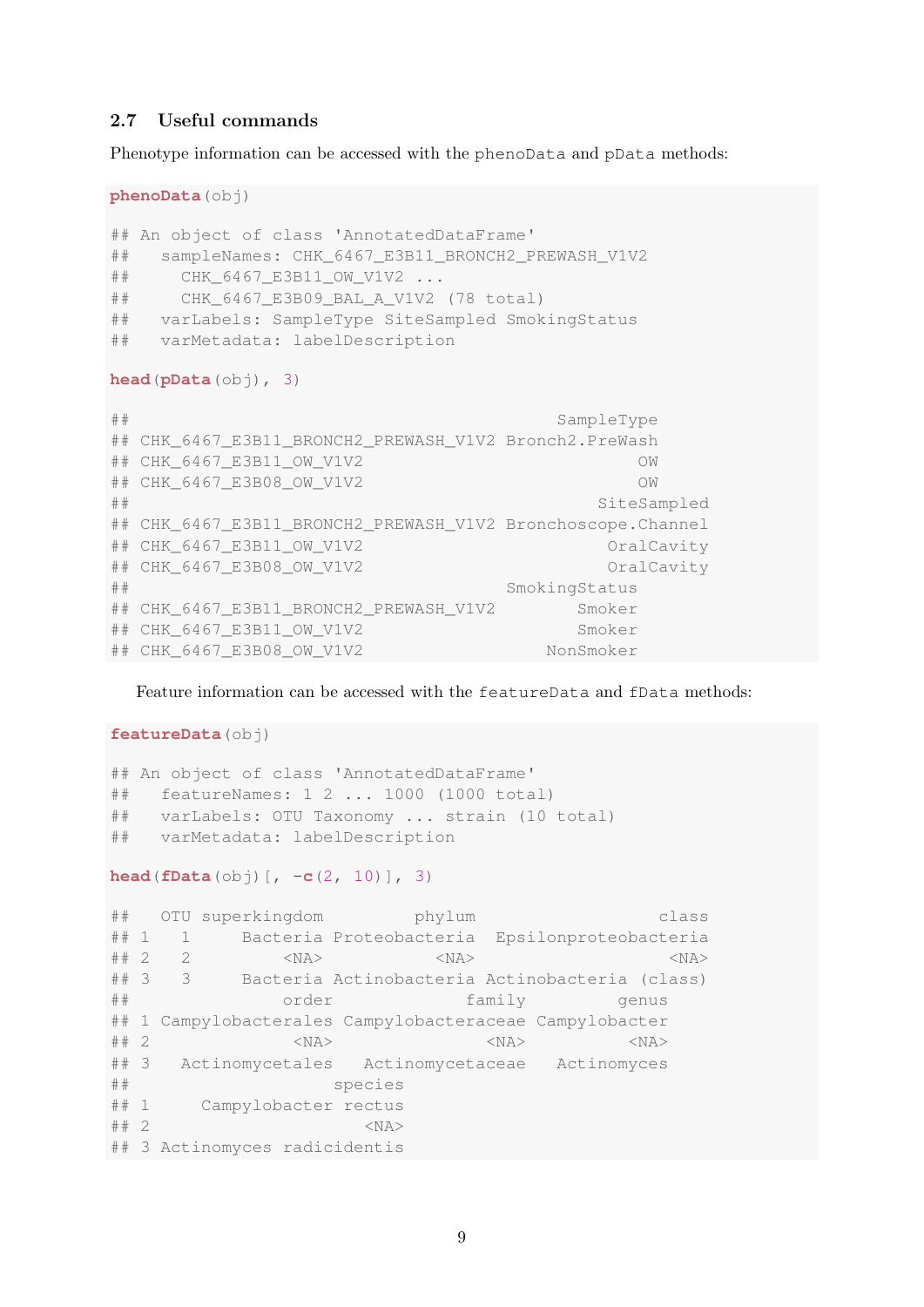The raw or normalized counts matrix can be accessed with the MRcounts function:

```
head(MRcounts(obj[, 1:2]))
```

```
## CHK 6467 E3B11 BRONCH2 PREWASH V1V2
## 1 0
## 2 0
## 3 0
## 4 0
## 5 0
## 6 0
## CHK_6467_E3B11_OW_V1V2
## 1 0
## 2 0
## 3 0
## 4 0
## 5 0
## 6 0
```
A MRexperiment-class object can be easily subsetted, for example:

```
featuresToKeep = which(rowSums(obj) >= 100)
samplesToKeep = which(pData(obj)$SmokingStatus == "Smoker")
obj_smokers = obj[featuresToKeep, samplesToKeep]
obj_smokers
## MRexperiment (storageMode: environment)
## assayData: 1 features, 33 samples
## element names: counts
## protocolData: none
## phenoData
## sampleNames: CHK_6467_E3B11_BRONCH2_PREWASH_V1V2
## CHK_6467_E3B11_OW_V1V2 ...
## CHK 6467 E3B09 BAL A V1V2 (33 total)
## varLabels: SampleType SiteSampled SmokingStatus
## varMetadata: labelDescription
## featureData
## featureNames: 570
## fvarLabels: OTU Taxonomy ... strain (10 total)
## fvarMetadata: labelDescription
## experimentData: use 'experimentData(object)'
## Annotation:
head(pData(obj_smokers), 3)
## SampleType
## CHK 6467 E3B11 BRONCH2 PREWASH V1V2 Bronch2.PreWash
## CHK_6467_E3B11_OW_V1V2 OW
## CHK_6467_E3B11_BAL_A_V1V2 BAL.A
## SiteSampled
## CHK_6467_E3B11_BRONCH2_PREWASH_V1V2 Bronchoscope.Channel
## CHK_6467_E3B11_OW_V1V2 OralCavity
```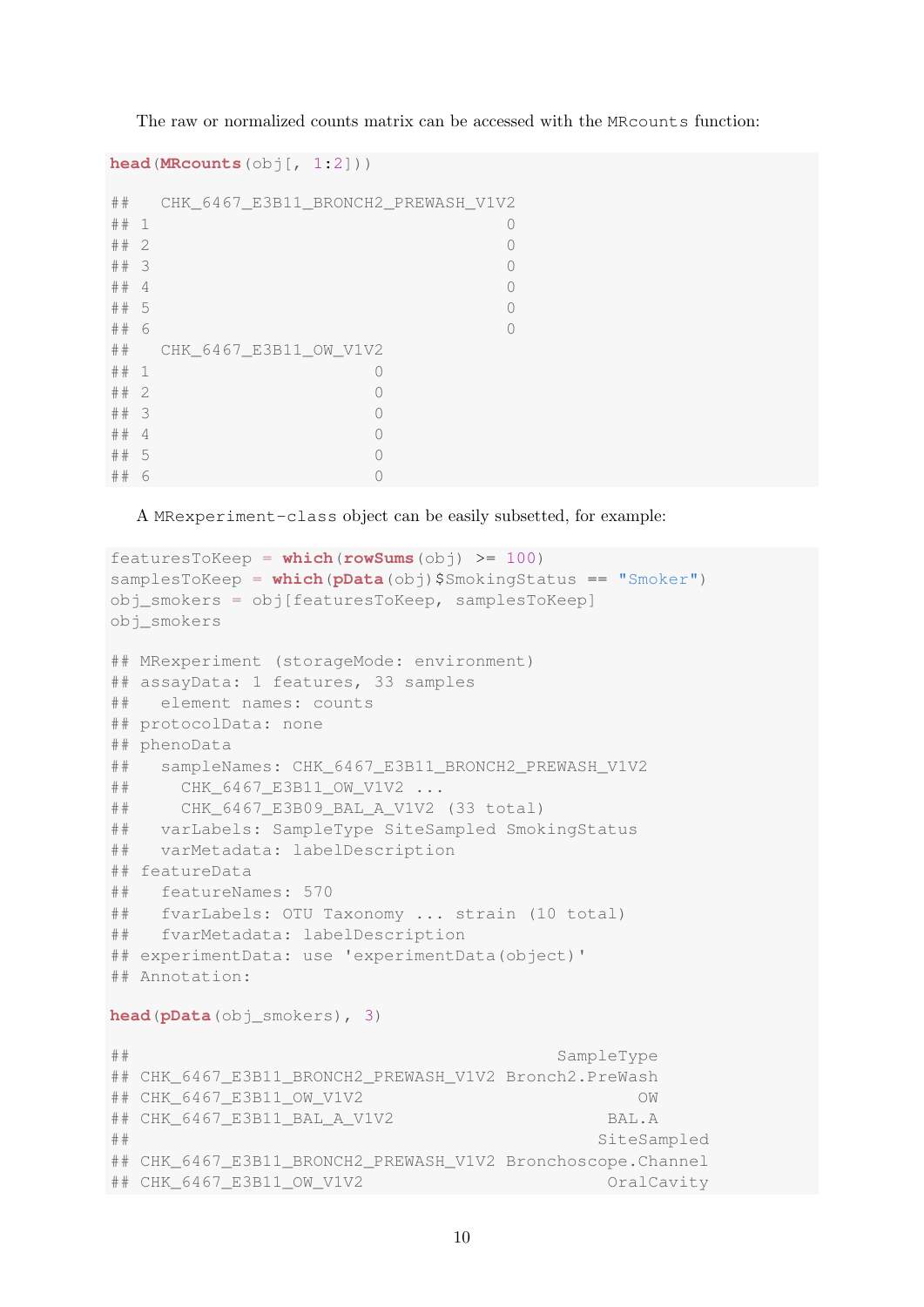```
## CHK_6467_E3B11_BAL_A_V1V2 Lung
## SmokingStatus
## CHK_6467_E3B11_BRONCH2_PREWASH_V1V2 Smoker
## CHK_6467_E3B11_OW_V1V2 Smoker
## CHK_6467_E3B11_BAL_A_V1V2 Smoker
```
Alternative normalization scaling factors can be accessed or replaced with the normFactors method:

**head**(**normFactors**(obj))

| ## |                                          | [71] |
|----|------------------------------------------|------|
|    | ## CHK_6467_E3B11_BRONCH2_PREWASH_V1V2   | NA   |
|    | ## CHK 6467 E3B11 OW V1V2                | NA   |
|    | ## CHK 6467 E3B08 OW V1V2                | NA   |
|    | ## CHK 6467 E3B07 BAL A V1V2             | NA   |
|    | ## CHK 6467 E3B11 BAL A V1V2             | NA   |
|    | ## CHK 6467 E3B09 OP V1V2                | NA   |
|    |                                          |      |
|    | $normFactors (obj) < -rnorm(ncol (obj))$ |      |
|    |                                          |      |

```
head(normFactors(obj))
```

| ## | CHK_6467_E3B11_BRONCH2_PREWASH_V1V2 |
|----|-------------------------------------|
| ## | 1.3709584                           |
| ## | CHK_6467_E3B11_OW_V1V2              |
| ## | $-0.5646982$                        |
| ## | CHK 6467 E3B08 OW V1V2              |
| ## | 0.3631284                           |
| ## | CHK 6467 E3B07 BAL A V1V2           |
| ## | 0.6328626                           |
| ## | CHK 6467 E3B11 BAL A V1V2           |
| ## | 0.4042683                           |
| ## | CHK_6467_E3B09_OP_V1V2              |
| ## | $-0.1061245$                        |

Library sizes (sequencing depths) can be accessed or replaced with the libSize method:

```
head(libSize(obj))
```

| ##       |                                                                             | $\lceil$ , 1] |
|----------|-----------------------------------------------------------------------------|---------------|
|          | ## CHK_6467_E3B11_BRONCH2_PREWASH_V1V2                                      | $\bigcap$     |
| ##       | CHK 6467 E3B11 OW V1V2                                                      | 16            |
| ##       | CHK_6467_E3B08_OW V1V2                                                      | 1             |
|          | ## CHK_6467_E3B07_BAL_A_V1V2                                                | 2             |
|          | ## CHK 6467 E3B11 BAL A V1V2                                                | 118           |
|          | ## CHK 6467 E3B09 OP V1V2                                                   | 5             |
|          | <b>libSize</b> $(obj) < -$ <b>rnorm</b> $(ncol(obj))$<br>head(libSize(obj)) |               |
| ##<br>## | CHK 6467 E3B11 BRONCH2 PREWASH V1V2<br>$-0.88577630$                        |               |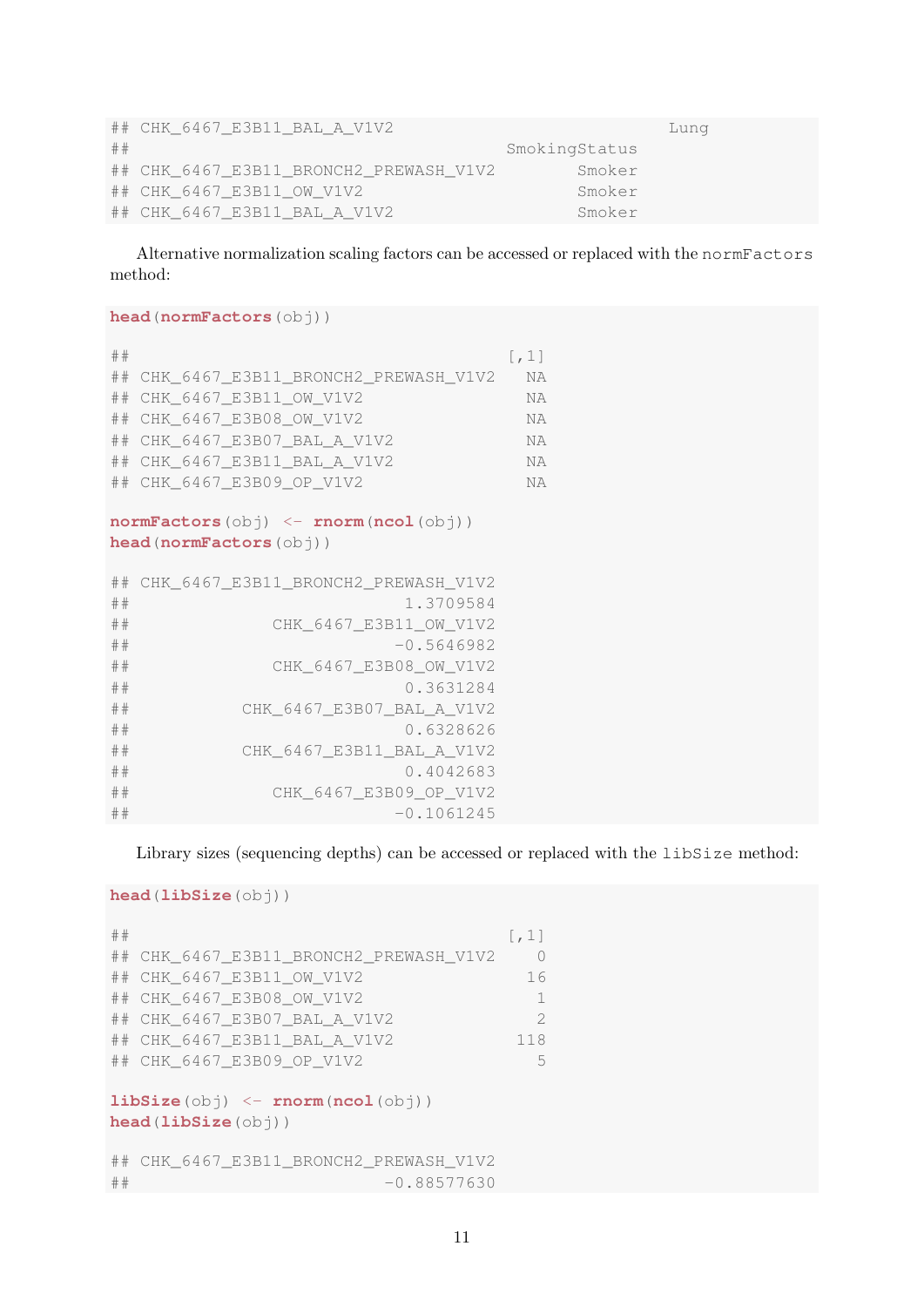| CHK 6467 E3B11 OW V1V2    |
|---------------------------|
| $-1.09978090$             |
| CHK_6467_E3B08_OW_V1V2    |
| 1.51270701                |
| CHK 6467 E3B07 BAL A V1V2 |
| 0.25792144                |
| CHK 6467 E3B11 BAL A V1V2 |
| 0.08844023                |
| CHK_6467_E3B09_OP_V1V2    |
| $-0.12089654$             |
|                           |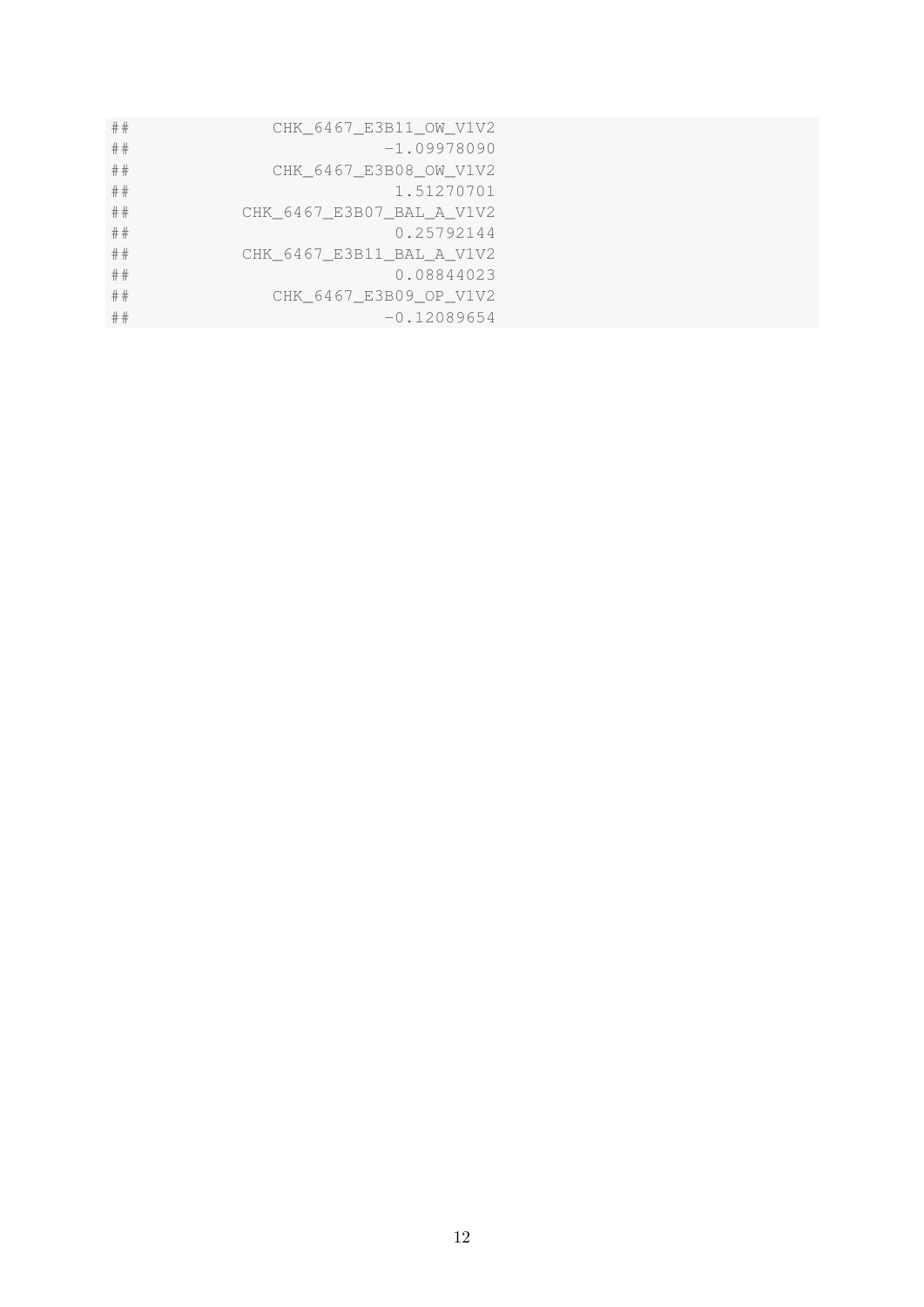Additionally, data can be filtered to maintain a threshold of minimum depth or OTU presence:

```
data(mouseData)
filterData(mouseData, present = 10, depth = 1000)
## MRexperiment (storageMode: environment)
## assayData: 1057 features, 137 samples
## element names: counts
## protocolData: none
## phenoData
## sampleNames: PM1:20080108 PM1:20080114 ...
## PM9:20080303 (137 total)
## varLabels: mouseID date ... status (5 total)
## varMetadata: labelDescription
## featureData
## featureNames: Erysipelotrichaceae:8
## Lachnospiraceae:129 ... Collinsella:34 (1057
## total)
## fvarLabels: superkingdom phylum ... OTU (7 total)
## fvarMetadata: labelDescription
## experimentData: use 'experimentData(object)'
## Annotation:
```
Two MRexperiment-class objects can be merged with the mergeMRexperiments function, e.g.:

```
data(mouseData)
newobj = mergeMRexperiments(mouseData, mouseData)
## MRexperiment 1 and 2 share sample ids; adding labels to sample ids.
newobj
## MRexperiment (storageMode: environment)
## assayData: 10172 features, 278 samples
## element names: counts
## protocolData: none
## phenoData
## sampleNames: PM1:20080107.x PM1:20080108.x ...
## PM9:20080303.y (278 total)
## varLabels: mouseID date ... status (5 total)
## varMetadata: labelDescription
## featureData
## featureNames: Prevotellaceae:1 Lachnospiraceae:1
## ... Parabacteroides:956 (10172 total)
## fvarLabels: superkingdom phylum ... OTU (7 total)
## fvarMetadata: labelDescription
## experimentData: use 'experimentData(object)'
## Annotation:
```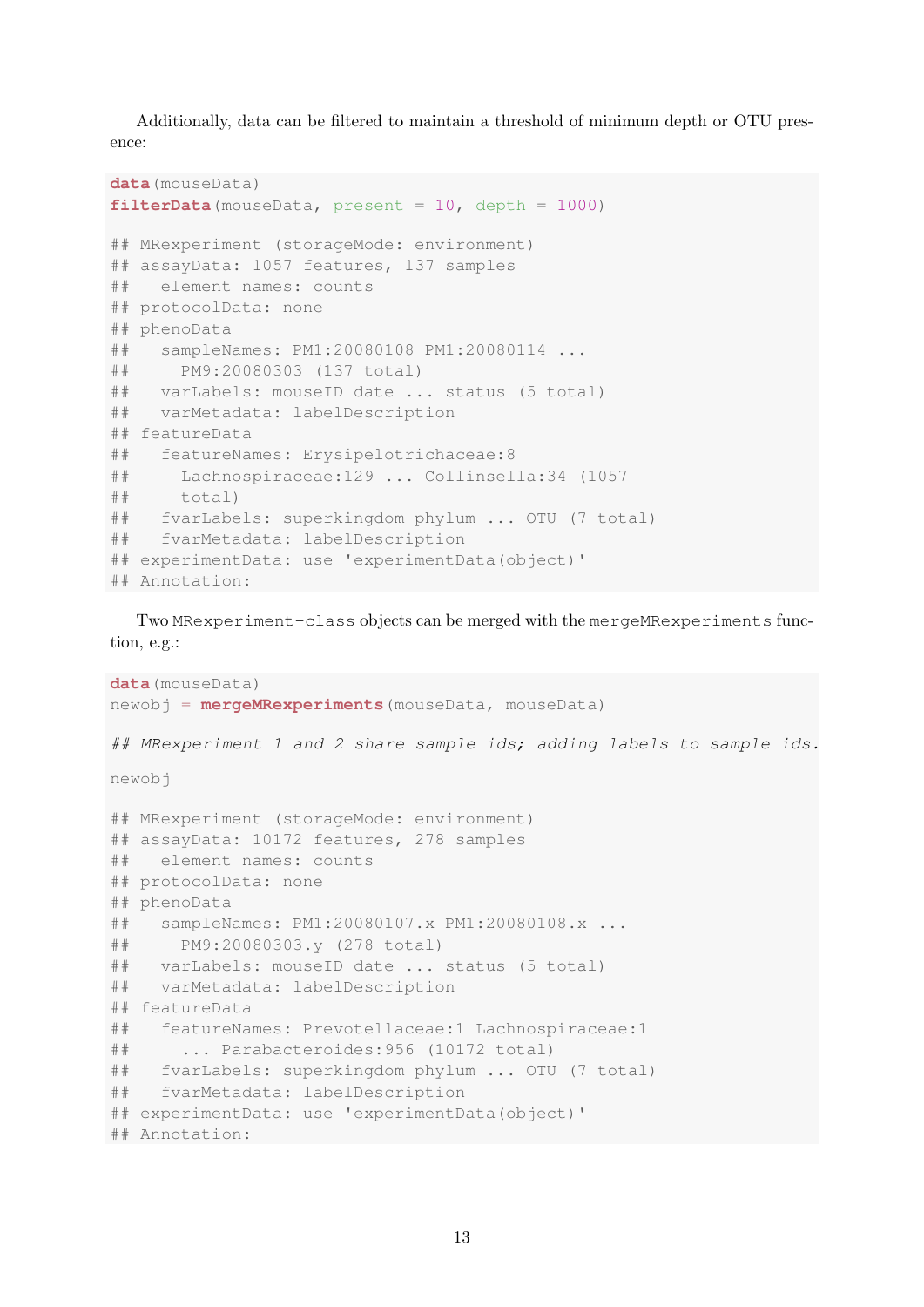# <span id="page-13-0"></span>3 Normalization

Normalization is required due to varying depths of coverage across samples. cumNorm is a normalization method that calculates scaling factors equal to the sum of counts up to a particular quantile.

Denote the *l*<sup>th</sup> quantile of sample *j* as  $q_j^l$ , that is, in sample *j* there are *l* taxonomic features with counts smaller than  $q_j^l$ . For  $l = \lfloor .95m \rfloor$  then  $q_j^l$  corresponds to the 95th percentile of the count distribution for sample j.

Denote  $s_j^l = \sum_{(i|c_{ij} \leq q_j^l)} c_{ij}$  as the sum of counts for sample j up to the lth quantile. Our normalization chooses a value  $\hat{l} \leq m$  to define a normalization scaling factor for each sample to produce normalized counts  $\tilde{c}_{ij} = \frac{c_{ij}}{i}$  $s_j^{\hat{l}}$  $N$  where  $N$  is an appropriately chosen normalization constant. See Appendix C for more information on how our method calculates the proper percentile.

These normalization factors are stored in the experiment summary slot. Functions to determine the proper percentile cumNormStat, save normalized counts exportMat, or save various sample statistics exportStats are also provided. Normalized counts can be called easily by cumNormMat(MRexperimentObject) or MRcounts(MRexperimentObject,norm=TRUE,log=FALSE)

# <span id="page-13-1"></span>3.1 Calculating normalization factors

After defining a MRexperiment object, the first step is to calculate the proper percentile by which to normalize counts. There are several options in calculating and visualizing the relative differences in the reference. Figure 3 is an example from the lung dataset.

**data**(lungData) p = **cumNormStatFast**(lungData)

To calculate the scaling factors we simply run cumNorm

lungData = **cumNorm**(lungData, p = p)

The user can alternatively choose different percentiles for the normalization scheme by specifying p.

There are other functions, including normFactors, cumNormMat, that return the normalization factors or a normalized matrix for a specified percentile. To see a full list of functions please refer to the manual and help pages.

### <span id="page-13-2"></span>3.1.1 Calculating normalization factors using Wrench

An alternative to normalizing counts using cumNorm is to use wrenchNorm. It behaves similarly to cumNorm, however, it takes the argument condition instead of p. condition is a factor with values that separate samples into phenotypic groups of interest. When appropriate, wrench normalization is preferrable over cumulative normalization (see https://bmcgenomics.biomedcentral.com/article 018-5160-5 for details). In the example below, mouseData samples are compared based on diet.

```
condition = mouseData$diet
mouseData = wrenchNorm(mouseData, condition = condition)
```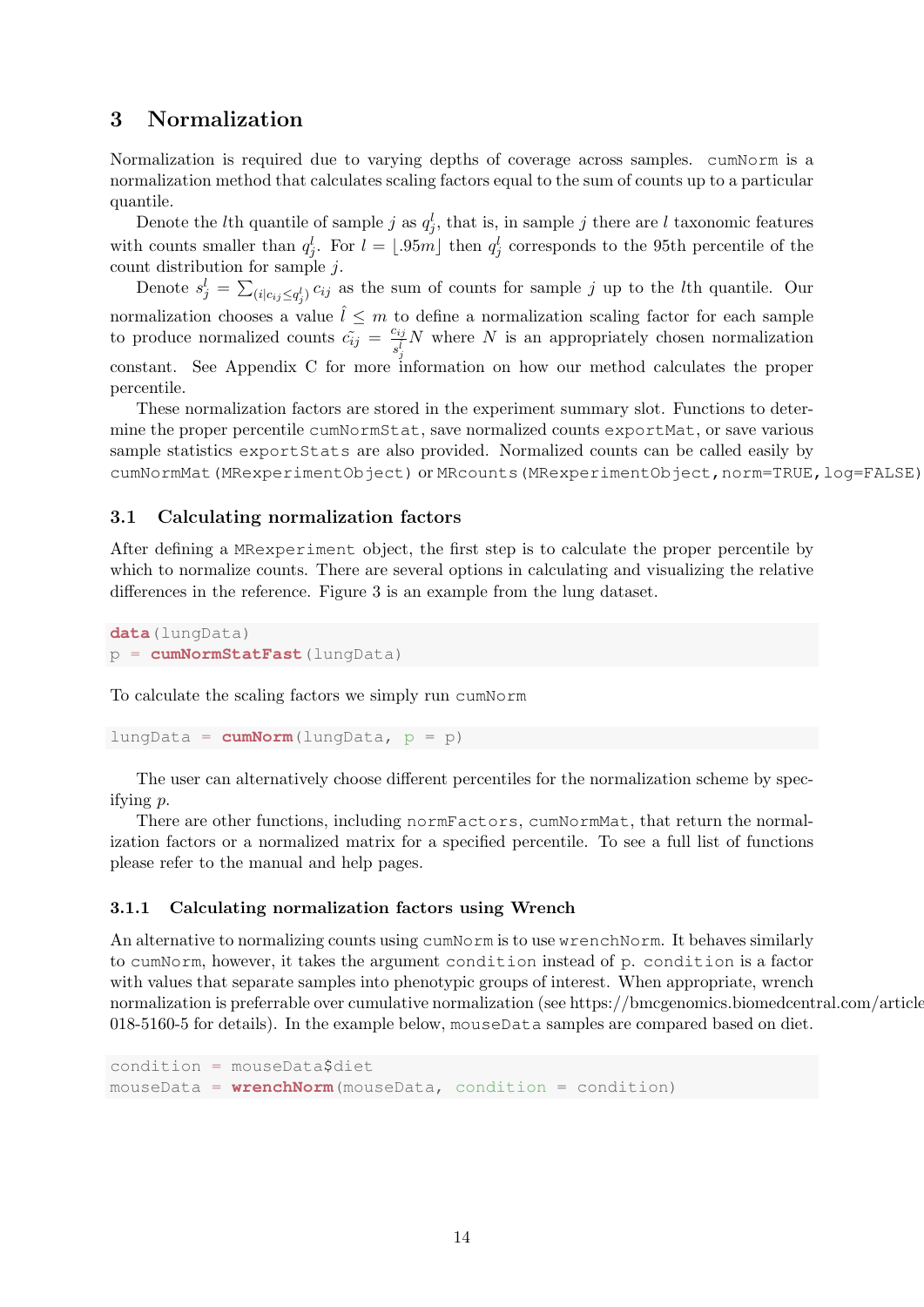# <span id="page-14-0"></span>3.2 Exporting data

To export normalized count matrices:

```
\text{mat} = \text{MRcounts}(\text{lungData}, \text{norm} = \text{TRUE}, \text{log} = \text{TRUE}) [1:5, 1:5]
exportMat(mat, file = file.path(dataDirectory, "tmp.tsv"))
```
To save sample statistics (sample scaling factor, quantile value, number of identified features and library size):

```
exportStats(lungData[, 1:5], file = file.path(dataDirectory,
  "tmp.tsv"))
## Default value being used.
head(\text{read.csv}(\text{file} = \text{file.path}(\text{dataDirectory}, \text{ "tmp.tsv"))}, \text{sep} = \text{ "t");})## Subject Scaling.factor
## 1 CHK_6467_E3B11_BRONCH2_PREWASH_V1V2 67
## 2 CHK 6467 E3B11 OW V1V2 2475
## 3 CHK 6467 E3B08 OW V1V2 2198
## 4 CHK 6467 E3B07 BAL A V1V2 836
## 5 CHK_6467_E3B11_BAL_A_V1V2 1008
## Quantile.value Number.of.identified.features Library.size
## 1 2 60 271
## 2 1 3299 7863
## 3 1 2994 8360
## 4 1 1188 5249
## 5 1 1098 3383
```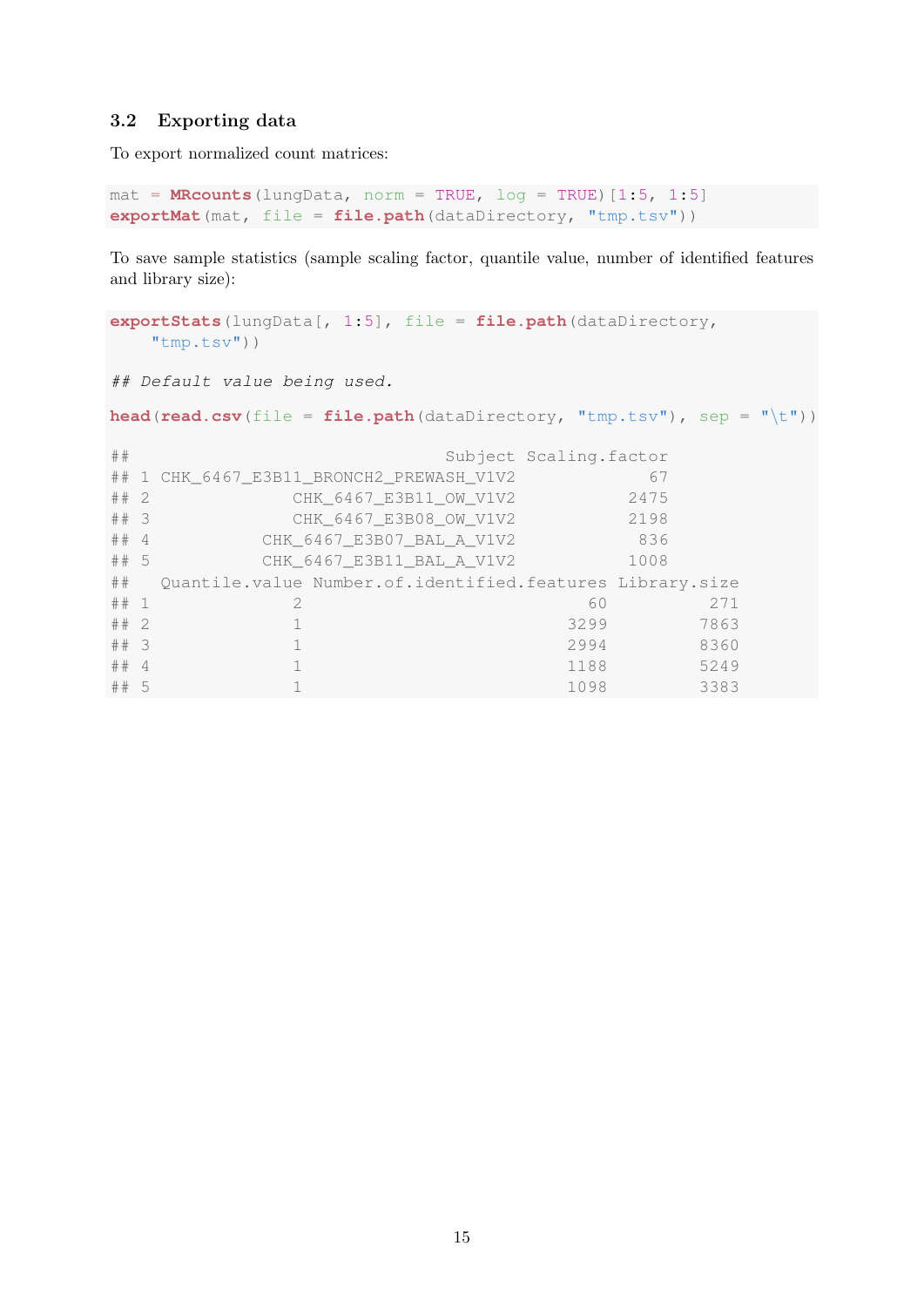# <span id="page-15-0"></span>4 Statistical testing

Now that we have taken care of normalization we can address the effects of under sampling on detecting differentially abundant features (OTUs, genes, etc). This is our latest development and we recommend *fitFeatureModel* over *fitZig. MRcoefs*, *MRtable* and *MRfulltable* are useful summary tables of the model outputs.

# <span id="page-15-1"></span>4.1 Zero-inflated Log-Normal mixture model for each feature

By reparametrizing our zero-inflation model, we're able to fit a zero-inflated model for each specific OTU separately. We currently recommend using the zero-inflated log-normal model as implemented in fitFeatureModel.

### <span id="page-15-2"></span>4.1.1 Example using fitFeatureModel for differential abundance testing

Here is an example comparing smoker's and non-smokers lung microbiome.

```
data(lungData)
lungData = lungData[, -which(is.na(pData(lungData)$SmokingStatus))]
lungData = filterData(lungData, present = 30, depth = 1)
lungData \leq -\text{cumNorm}(\text{lungData}, p = 0.5)pd <- pData(lungData)
mod <- model.matrix(˜1 + SmokingStatus, data = pd)
lungres1 = fitFeatureModel(lungData, mod)
head(MRcoefs(lungres1))
## logFC se pvalues adjPvalues
## 3465 -4.824949 0.5697511 0.000000e+00 0.000000e+00
## 35827 -4.304266 0.5445548 2.664535e-15 1.079137e-13
## 2817 2.320656 0.4324661 8.045793e-08 1.629273e-06
## 2735 2.260203 0.4331098 1.803341e-07 2.921412e-06
## 5411 1.748296 0.3092461 1.572921e-08 4.246888e-07
## 48745 -1.645805 0.3293117 5.801451e-07 7.831959e-06
```
### <span id="page-15-3"></span>4.2 Zero-inflated Gaussian mixture model

The depth of coverage in a sample is directly related to how many features are detected in a sample motivating our zero-inflated Gaussian (ZIG) mixture model. Figure 2 is representative of the linear relationship between depth of coverage and OTU identification ubiquitous in markergene survey datasets currently available. For a quick overview of the mathematical model see Appendix B.

Function fitziq performs a complex mathematical optimization routine to estimate probabilities that a zero for a particular feature in a sample is a technical zero or not. The function relies heavily on the limma package [\[4\]](#page-34-2). Design matrices can be created in R by using the model.matrix function and are inputs for fitZig.

For large survey studies it is often pertinent to include phenotype information or confounders into a design matrix when testing the association between the abundance of taxonomic features and a phenotype of interest (disease, for instance). Our linear model methodology can easily incorporate these confounding covariates in a straightforward manner.  $fitziq$  output includes weighted fits for each of the m features. Results can be filtered and saved using MRcoefs or MRtable.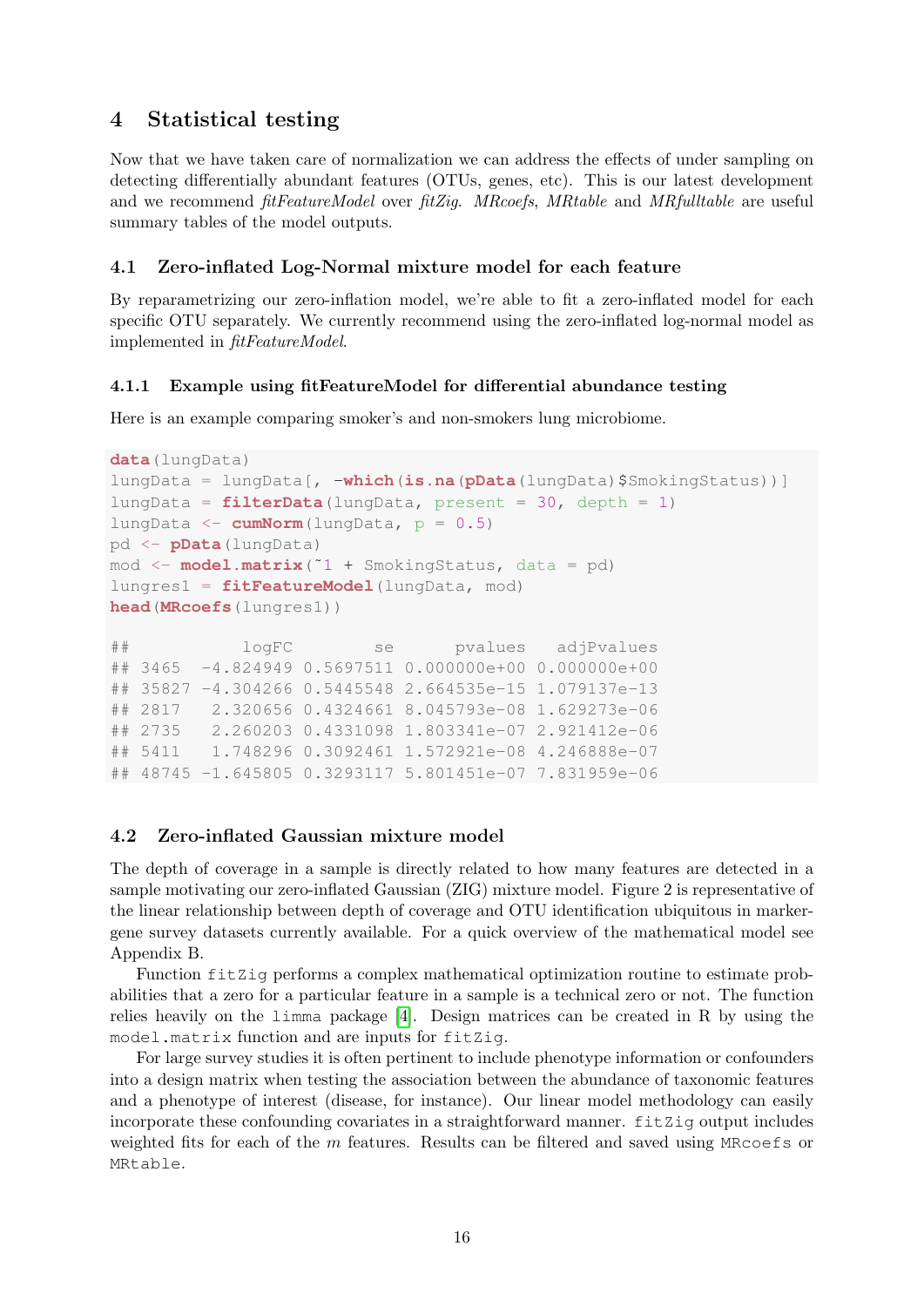

Figure 2: The number of unique features is plotted against depth of coverage for samples from the Human Microbiome Project [\[3\]](#page-34-3). Including the depth of coverage and the interaction of body site and sequencing site we are able to acheive an adjusted  $R^2$  of .94. The zero-inflated Gaussian mixture was developed to account for missing features.

#### <span id="page-16-0"></span>4.2.1 Example using fitZig for differential abundance testing

Warning: The user should restrict significant features to those with a minimum number of positive samples. What this means is that one should not claim features are significant unless the effective number of samples is above a particular percentage. For example, fold-change estimates might be unreliable if an entire group does not have a positive count for the feature in question.

We recommend the user remove features based on the number of estimated effective samples, please see calculateEffectiveSamples. We recommend removing features with less than the average number of effective samples in all features. In essence, setting  $\text{eff} = .5$  when using MRcoefs, MRfulltable, or MRtable. To find features absent from a group the function uniqueFeatures provides a table of the feature ids, the number of positive features and reads for each group.

In our analysis of the lung microbiome data, we can remove features that are not present in many samples, controls, and calculate the normalization factors. The user needs to decide which metadata should be included in the linear model.

```
data(lungData)
controls = grep("Extraction.Control", pData(lungData)$SampleType)
lungTrim = lungData[, -controls]rareFeatures = which(rowSums(MRcounts(lungTrim) > 0) < 10)
lungTrim = lungTrim[-rareFeatures, ]
lungp = cumNormStat(lungTrim, pFlag = TRUE, main = "Trimmed lung data")
## Default value being used.
```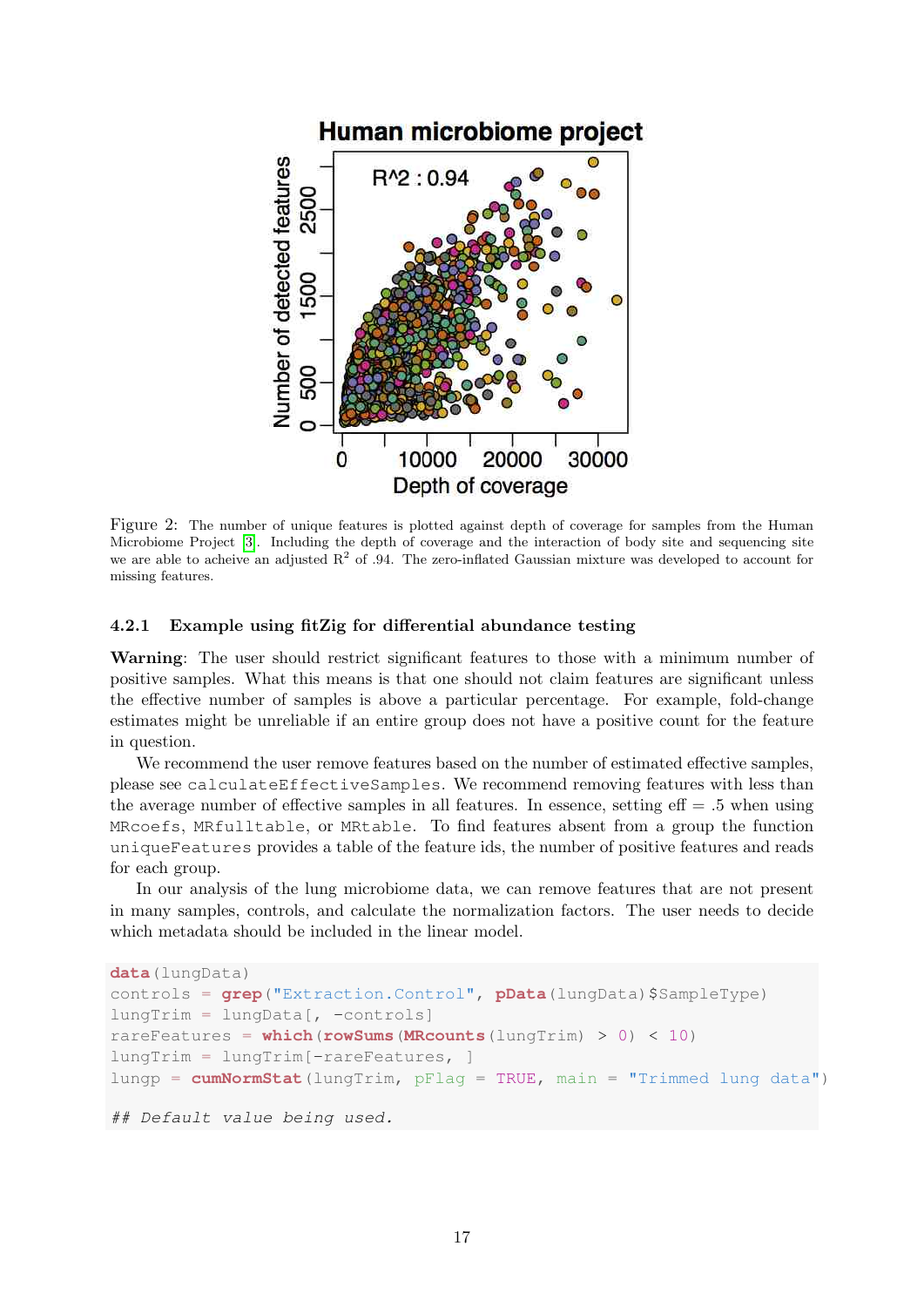

Figure 3: Relative difference for the median difference in counts from the reference.

lungTrim = **cumNorm**(lungTrim, p = lungp)

After the user defines an appropriate model matrix for hypothesis testing there are optional inputs to fitZig, including settings determined by zigControl. We ask the user to review the help files for both fitZig and zigControl. For this example we include body site as covariates and want to test for the bacteria differentially abundant between smokers and nonsmokers.

```
smokingStatus = pData(lungTrim)$SmokingStatus
bodySite = pData(lungTrim)$SampleType
normFactor = normFactors(lungTrim)
normFactor = log2(normFactor/median(normFactor) + 1)
mod = model.matrix(˜smokingStatus + bodySite + normFactor)
settings = zigControl(maxit = 10, verbose = TRUE)
fit = \text{fitZig}(obj = lungTrim, mod = mod, useCSSoffset = FALSE,
    control = setting## it= 0, nll=88.42, log10(eps+1)=Inf, stillActive=1029
## it= 1, nll=93.56, log10(eps+1)=0.06, stillActive=261
## it= 2, nll=93.46, log10(eps+1)=0.05, stillActive=120
## it= 3, nll=93.80, log10(eps+1)=0.05, stillActive=22
## it= 4, nll=93.94, log10(eps+1)=0.03, stillActive=3
## it= 5, nll=93.93, log10(eps+1)=0.00, stillActive=1
## it= 6, nll=93.90, log10(eps+1)=0.00, stillActive=1
## it= 7, nll=93.87, log10(eps+1)=0.00, stillActive=1
## it= 8, nll=93.86, log10(eps+1)=0.00, stillActive=1
## it= 9, nll=93.85, log10(eps+1)=0.00, stillActive=1
# The default, useCSSoffset = TRUE, automatically includes
# the CSS scaling normalization factor.
```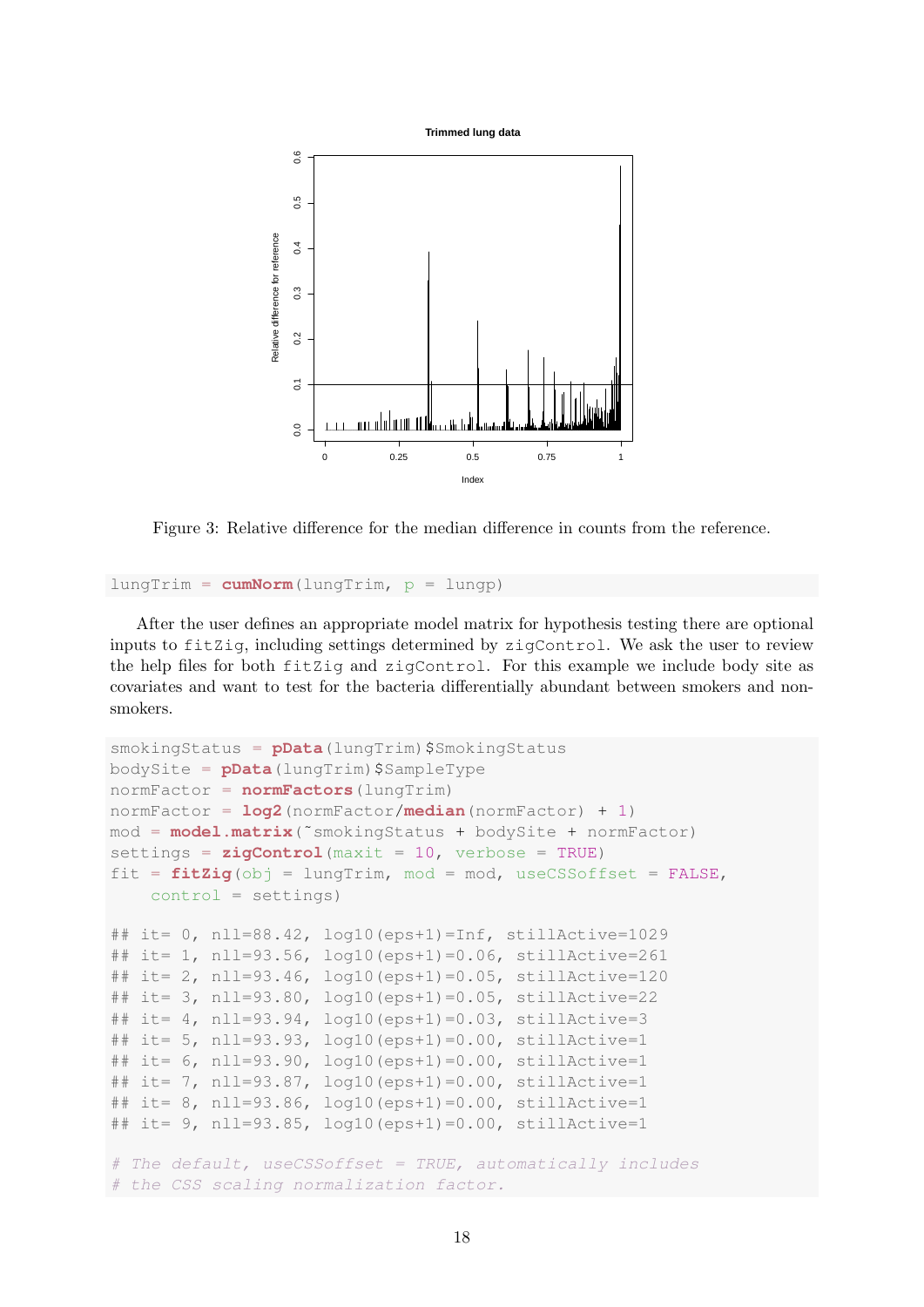The result, fit, is a list providing detailed estimates of the fits including a limma fit in fit\$fit and an ebayes statistical fit in fit\$eb. This data can be analyzed like any limma fit and in this example, the column of the fitted coefficients represents the fold-change for our "smoker" vs. "nonsmoker" analysis.

Looking at the particular analysis just performed, there appears to be OTUs representing two Prevotella, two Neisseria, a Porphyromonas and a Leptotrichia that are differentially abundant. One should check that similarly annotated OTUs are not equally differentially abundant in controls.

Alternatively, the user can input a model with their own normalization factors including them directly in the model matrix and specifying the option useCSSoffset  $=$  FALSE in fitZig.

#### <span id="page-18-0"></span>4.2.2 Multiple groups

Assuming there are multiple groups it is possible to make use of Limma's topTable functions for F-tests and contrast functions to compare multiple groups and covariates of interest. The output of fitZig includes a 'MLArrayLM' Limma object that can be called on by other functions. When running fitZig by default there is an additional covariate added to the design matrix. The fit and the ultimate design matrix are crucial for contrasts.

```
# maxit=1 is for demonstration purposes
settings = zigControl(maxit = 1, verbose = FALSE)
mod = model.matrix(˜bodySite)
colnames(mod) = levels(bodySite)
# fitting the ZIG model
res = fitZig(obj = lungTrim, mod = mod, control = settings)
# The output of fitZig contains a list of various useful
# items. hint: names(res). Probably the most useful is the
# limma 'MLArrayLM' object called fit.
zigFit = slot(res, "fit")finalMod = slot(res, "fit")$design
contrast.matrix = makeContrasts(BAL.A - BAL.B, OW - PSB, levels = finalMod)
fit2 = contrasts.fit(zigFit, contrast.matrix)
fit2 =eBayes(fit2)
topTable(fit2)
## BAL.A...BAL.B OW...PSB AveExpr F
## 18531 0.37318792 2.075648 0.7343081 12.715105
## 6291 -0.10695735 1.658829 0.4671470 12.956898
## 37977 -0.37995461 2.174071 0.4526060 12.528733
## 6901 0.17344138 1.466113 0.2435881 12.018652
## 40291 0.06892926 1.700238 0.2195735 11.803380
## 36117 -0.28665883 2.233996 0.4084024 10.571931
## 7343 -0.22859078 1.559465 0.3116465 10.090602
## 7342 0.59882970 1.902346 0.5334647 9.410984
## 1727 1.09837459 -2.160466 0.7780167 9.346013
## 40329 -0.07145998 1.481582 0.2475735 9.700136
## P.Value adj.P.Val
## 18531 5.359780e-05 0.02813711
## 6291 5.482439e-05 0.02813711
## 37977 8.203239e-05 0.02813711
## 6901 1.335806e-04 0.03212047
```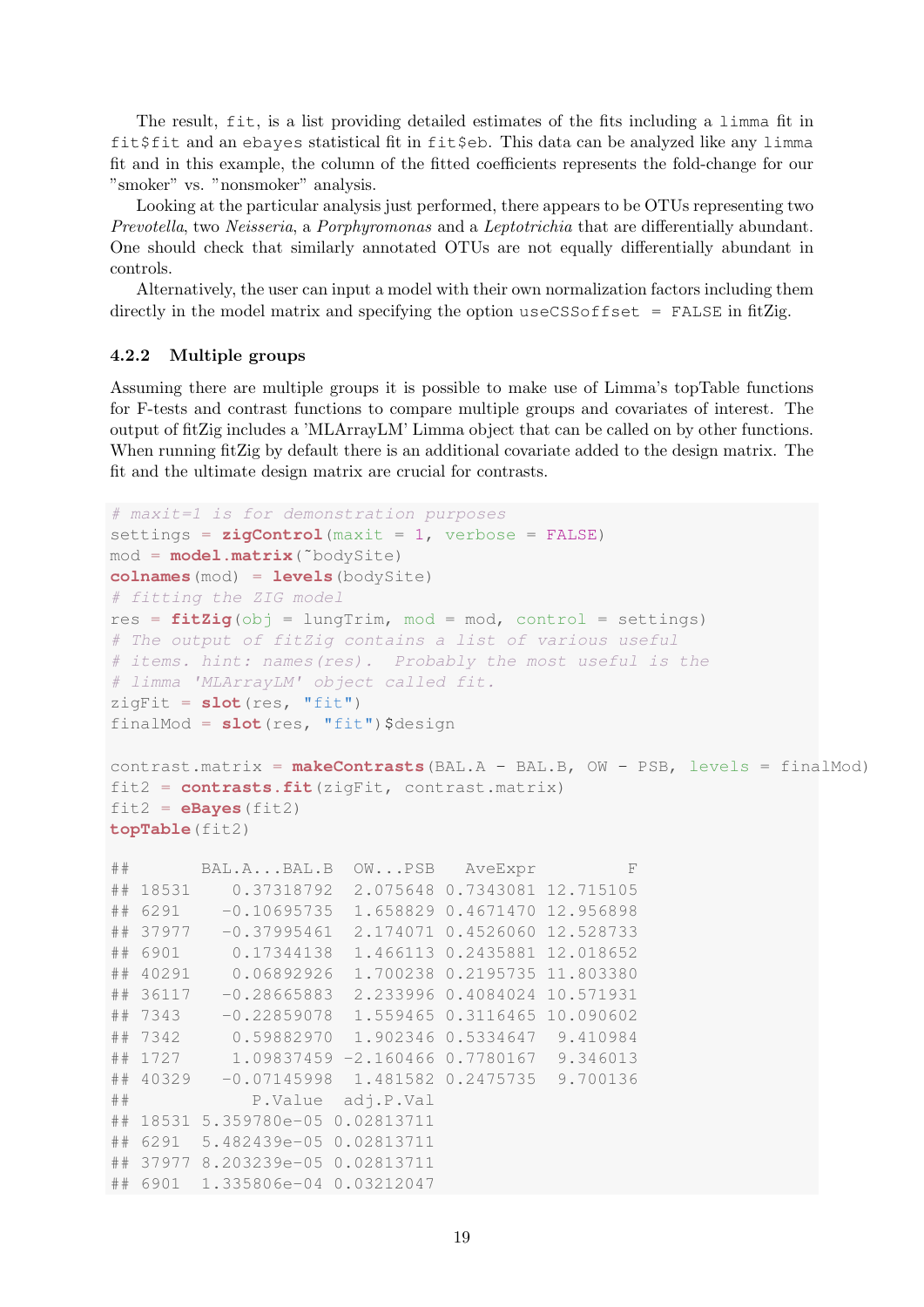```
## 40291 1.560761e-04 0.03212047
## 36117 3.012092e-04 0.05013569
## 7343 3.931844e-04 0.05013569
## 7342 4.901651e-04 0.05013569
## 1727 5.027597e-04 0.05013569
## 40329 5.259032e-04 0.05013569
# See help pages on decideTests, topTable, topTableF,
# vennDiagram, etc.
```
Further specific details can be found in section 9.3 and beyond of the Limma user guide. The take home message is that to make use of any Limma functions one needs to extract the final model matrix used:  $res\frac{\mathcal{E}}{\mathcal{E}}$  and the MLArrayLM Limma fit object:  $res\frac{\mathcal{E}}{\mathcal{E}}$ 

### <span id="page-19-0"></span>4.2.3 Exporting fits

Currently functions are being developed to wrap and output results more neatly, but MRcoefs, MRtable, MRfulltable can be used to view coefficient fits and related statistics and export the data with optional output values - see help files to learn how they differ. An important note is that the by variable controls which coefficients are of interest whereas coef determines the display.

To only consider features that are found in a large percentage of effectively positive (positive samples  $+$  the weight of zero counts included in the Gaussian mixture) use the **eff** option in the MRtables.

```
taxa = sapply(strsplit(as.character(fData(lungTrim)$taxa), split = ";"),
   function(i) {
      i[length(i)]
   })
head(MRcoefs(fit, taxa = taxa, coef = 2))## smokingStatusSmoker
## Neisseria polysaccharea -4.031612
## Neisseria meningitidis -3.958899
## Prevotella intermedia -2.927686
\# Porphyromonas sp. UQD 414 -2.675306## Prevotella paludivivens 2.575672
## Leptotrichia sp. oral clone FP036 2.574172
## pvalues adjPvalues
## Neisseria polysaccharea 3.927097e-11 2.959194e-08
## Neisseria meningitidis 5.751592e-11 2.959194e-08
## Prevotella intermedia 4.339587e-09 8.930871e-07
## Porphyromonas sp. UQD 414 1.788697e-07 1.357269e-05
## Prevotella paludivivens 1.360718e-07 1.272890e-05
## Leptotrichia sp. oral clone FP036 3.544957e-04 1.414122e-03
```
# <span id="page-19-1"></span>4.3 Time series analysis

Implemented in the fitTimeSeries function is a method for calculating time intervals for which bacteria are differentially abundant. Fitting is performed using Smoothing Splines ANOVA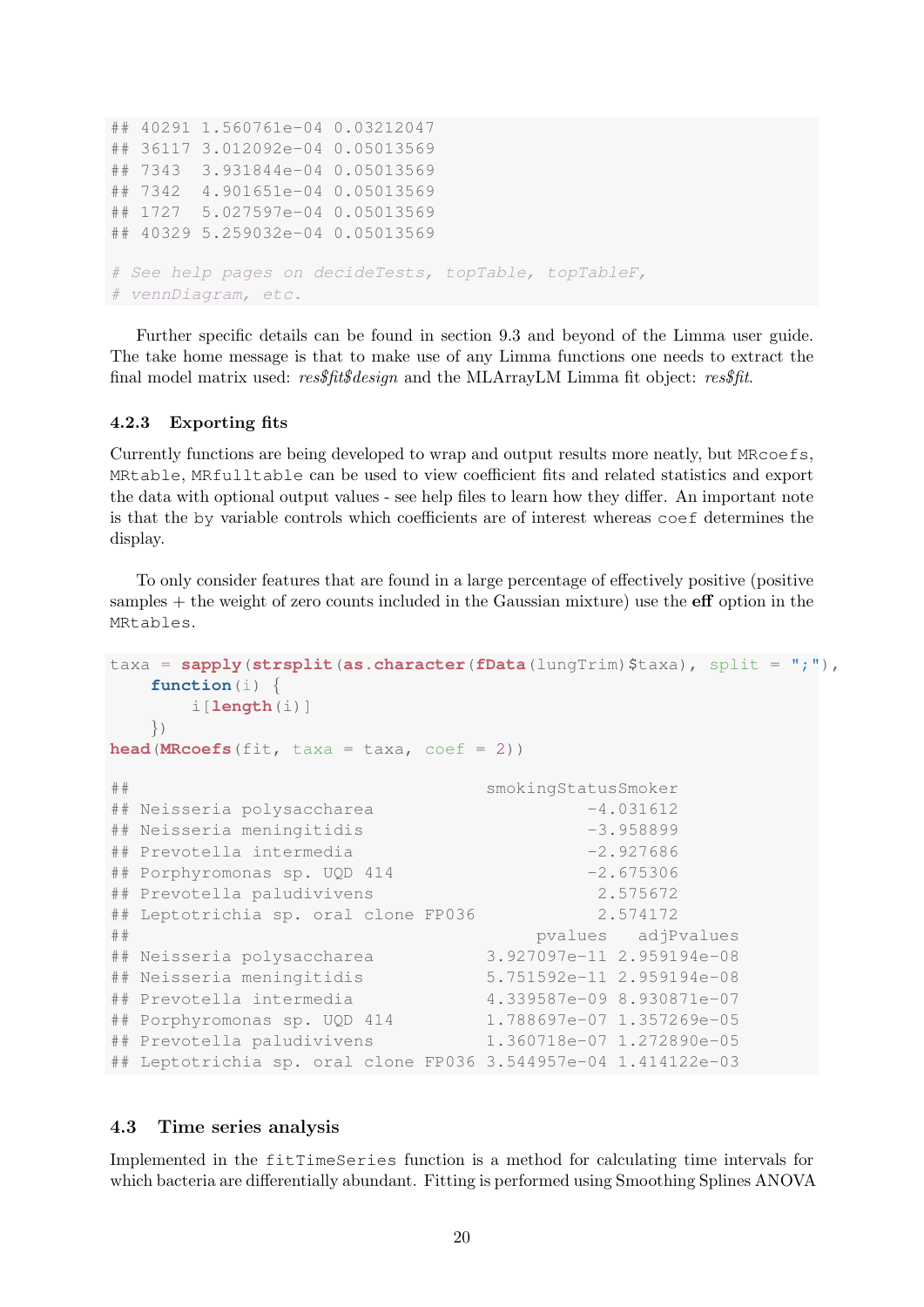(SS-ANOVA), as implemented in the gss package. Given observations at multiple time points for two groups the method calculates a function modeling the difference in abundance across all time. Using group membership permutations weestimate a null distribution of areas under the difference curve for the time intervals of interest and report significant intervals of time.

Use of the function for analyses should cite: "Finding regions of interest in high throughput genomics data using smoothing splines" Talukder H, Paulson JN, Bravo HC. (Submitted)

For a description of how to perform a time-series / genome based analysis call the fitTimeSeries vignette.

# vignette('fitTimeSeries')

#### <span id="page-20-0"></span>4.4 Log Normal permutation test

Included is a standard log normal linear model with permutation based p-values permutation. We show the fit for the same model as above using 10 permutations providing p-value resolution to the tenth. The coef parameter refers to the coefficient of interest to test. We first generate the list of significant features.

```
coeffOfInterest = 2
res = fitLogNormal(obj = lungTrim, mod = mod, useCSSoffset = FALSE,
    B = 10, coef = coeffOfInterest)
# extract p.values and adjust for multiple testing res$p
# are the p-values calculated through permutation
adjustedPvalues = p.addjust(res\p, method = "fdr")# extract the absolute fold-change estimates
foldChange = abs(res$fit$coef[, coeffOfInterest])
# determine features still significant and order by the
sigList = which(adjustedPvalues \leq 0.05)
sigList = sigList[order(foldChange[sigList])]
# view the top taxa associated with the coefficient of
# interest.
head(taxa[sigList])
## [1] "Veillonella montpellierensis"
## [2] "Veillonella sp. oral clone VeillI7"
## [3] "Listeria grayi"
## [4] "Megasphaera micronuciformis"
## [5] "Prevotella intermedia"
## [6] "Campylobacter curvus"
```
### <span id="page-20-1"></span>4.5 Presence-absence testing

The hypothesis for the implemented presence-absence test is that the proportion/odds of a given feature present is higher/lower among one group of individuals compared to another, and we want to test whether any difference in the proportions observed is significant. We use Fisher's exact test to create a 2x2 contingency table and calculate p-values, odd's ratios, and confidence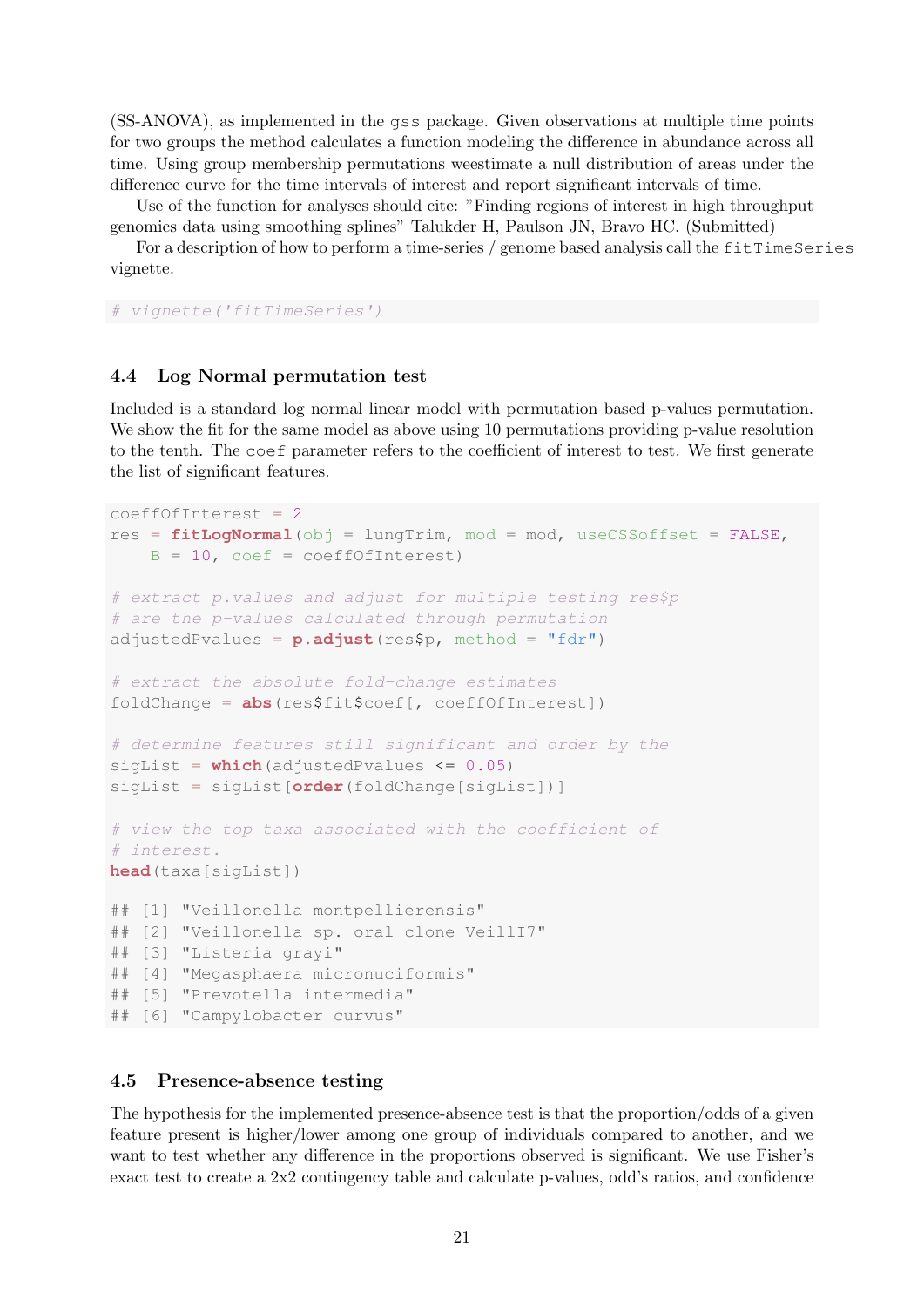intervals. fitPA calculates the presence-absence for each organism and returns a table of pvalues, odd's ratios, and confidence intervals. The function will accept either a MRexperiment object or matrix. MRfulltable when sent a result of fitZig will also include the results of fitPA.

```
classes = pData(mouseData) $diet
res = \text{fitPA}(\text{mouseData}[1:5, ], c1 = \text{classes})# Warning - the p-value is calculating 1 despite a high
# odd's ratio.
head(res)
## oddsRatio lower upper
## Prevotellaceae:1 Inf 0.01630496 Inf
## Lachnospiraceae:1 Inf 0.01630496 Inf
## Unclassified-Screened:1 Inf 0.01630496 Inf
## Clostridiales:1 0 0.00000000 24.77661
## Clostridiales:2 Inf 0.01630496 Inf
## pvalues adjPvalues
## Prevotellaceae:1 1.0000000 1
## Lachnospiraceae:1 1.0000000 1
## Unclassified-Screened:1 1.0000000 1
## Clostridiales:1 0.3884892 1
## Clostridiales:2 1.0000000 1
```
### <span id="page-21-0"></span>4.6 Discovery odds ratio testing

The hypothesis for the implemented discovery test is that the proportion of observed counts for a feature of all counts are comparable between groups. We use Fisher's exact test to create a 2x2 contingency table and calculate p-values, odd's ratios, and confidence intervals. fitDO calculates the proportion of counts for each organism and returns a table of p-values, odd's ratios, and confidence intervals. The function will accept either a MRexperiment object or matrix.

```
classes = pData(mouseData) $diet
res = fitDO(mouseData[1:100, 1, cl = classes, norm = FALSE, log = FALSE)head(res)
```

| ##        |                                   | oddsRatio | lower                 | upper |
|-----------|-----------------------------------|-----------|-----------------------|-------|
| ##        | Prevotellaceae:1                  |           | Inf 0.01630496        | Inf   |
| $\#$ $\#$ | Lachnospiraceae:1                 |           | Inf 0.01630496        | Inf   |
| ##        | Unclassified-Screened:1           |           | Inf 0.01630496        | Inf   |
| ##        | Clostridiales:1                   |           | 0 0.00000000 24.77661 |       |
|           | ## Clostridiales:2                |           | Inf 0.01630496        | Inf   |
|           | ## Firmicutes:1                   | $\bigcap$ | 0.00000000 24.77661   |       |
| ##        |                                   |           | pvalues adjPvalues    |       |
|           | ## Prevotellaceae:1               |           | 1.0000000 1.0000000   |       |
|           | ## Lachnospiraceae:1              | 1.0000000 | 1,0000000             |       |
| ##        | Unclassified-Screened:1 1.0000000 |           | 1.0000000             |       |
| ##        | Clostridiales:1                   | 0.3884892 | 0.7470946             |       |
|           | ## Clostridiales:2                | 1.0000000 | 1.0000000             |       |
|           | ## Firmicutes:1                   | 0.3884892 | 0.7470946             |       |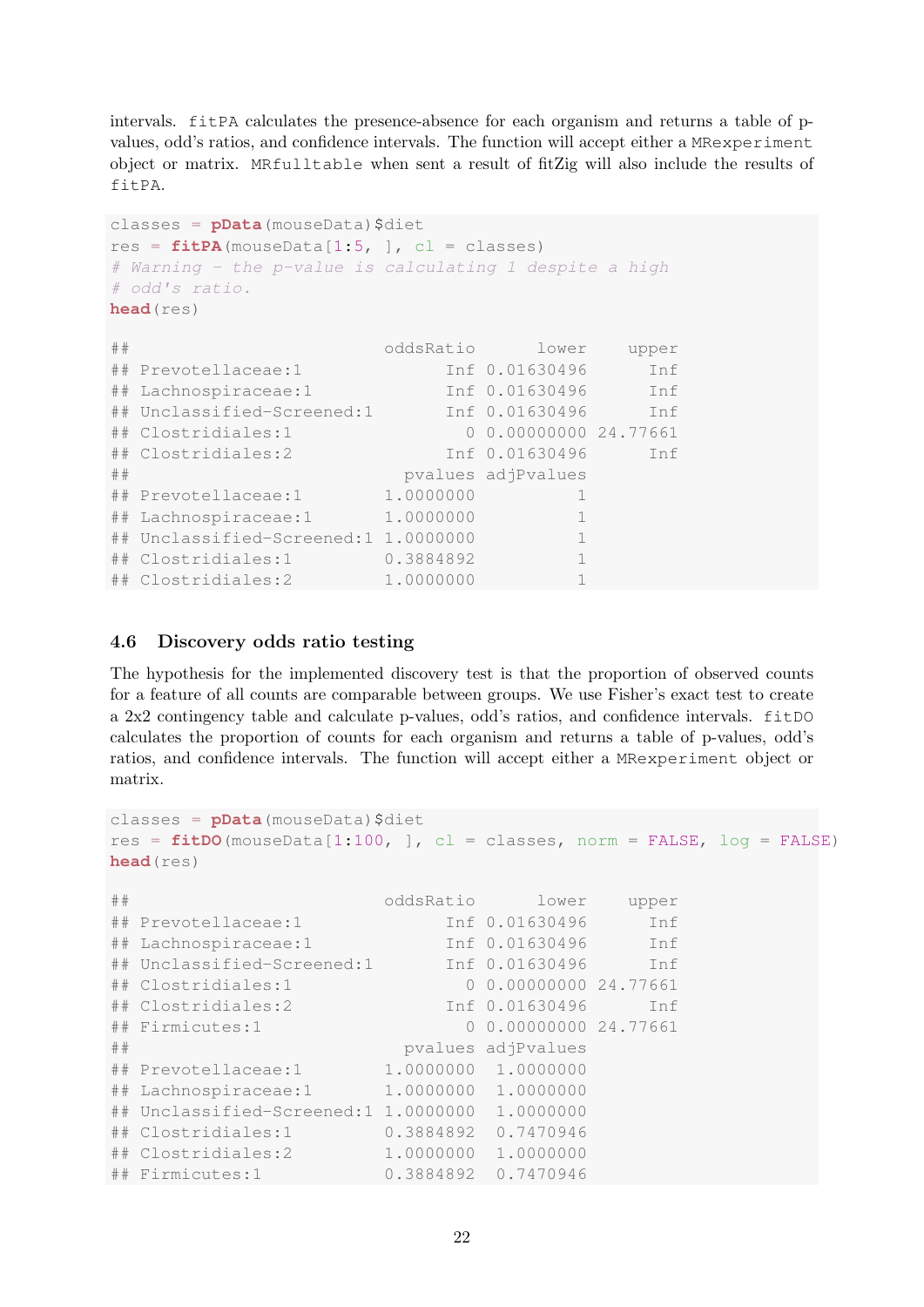### <span id="page-22-0"></span>4.7 Feature correlations

To test the correlations of abundance features, or samples, in a pairwise fashion we have implemented correlationTest and correctIndices. The correlationTest function will calculate basic pearson, spearman, kendall correlation statistics for the rows of the input and report the associated p-values. If a vector of length ncol(obj) it will also calculate the correlation of each row with the associated vector.

```
cors = correlationTest(mouseData[55:60, ], norm = FALSE, log = FALSE)
head(cors)
## correlation
## Clostridiales:11-Lachnospiraceae:35 -0.02205882
## Clostridiales:11-Coprobacillus:3 -0.01701180
```

```
## Clostridiales:11-Enterococcaceae:3 0.57315130
## Clostridiales:11-Enterococcaceae:4 -0.01264304
## Lachnospiraceae:35-Coprobacillus:3 0.24572606
\##
## Clostridiales:11-Lachnospiraceae:35 7.965979e-01
## Clostridiales:11-Coprobacillus:3 8.424431e-01
## Clostridiales:11-Lactobacillales:3 8.825644e-01
## Clostridiales:11-Enterococcaceae:3 1.663001e-13
## Clostridiales:11-Enterococcaceae:4 8.825644e-01
## Lachnospiraceae:35-Coprobacillus:3 3.548360e-03
```
## Clostridiales:11-Lactobacillales:3 -0.01264304

Caution: http://www.ncbi.nlm.nih.gov/pubmed/23028285

### <span id="page-22-1"></span>4.8 Unique OTUs or features

To find features absent from any number of classes the function uniqueFeatures provides a table of the feature ids, the number of positive features and reads for each group. Thresholding for the number of positive samples or reads required are options.

```
cl = pData(mouseData)[["diet"]]
uniqueFeatures(mouseData, cl, nsamples = 10, nreads = 100)
## featureIndices Samp. in BK
## Enterococcaceae:28 2458 0
## Lachnospiraceae:1453 2826 16
## Firmicutes:367 4165 0
## Prevotellaceae:143 7030 50
## Lachnospiraceae:4122 7844 15
## Enterococcus:182 8384 0
## Lachnospiraceae:4347 8668 50
## Prevotella:79 8749 50
## Prevotella:81 8994 71
## Prevotellaceae:433 9223 53
## Samp. in Western Reads in BK
## Enterococcaceae:28 36 0
## Lachnospiraceae:1453 0 192
## Firmicutes:367 32 0
## Prevotellaceae:143 0 109
```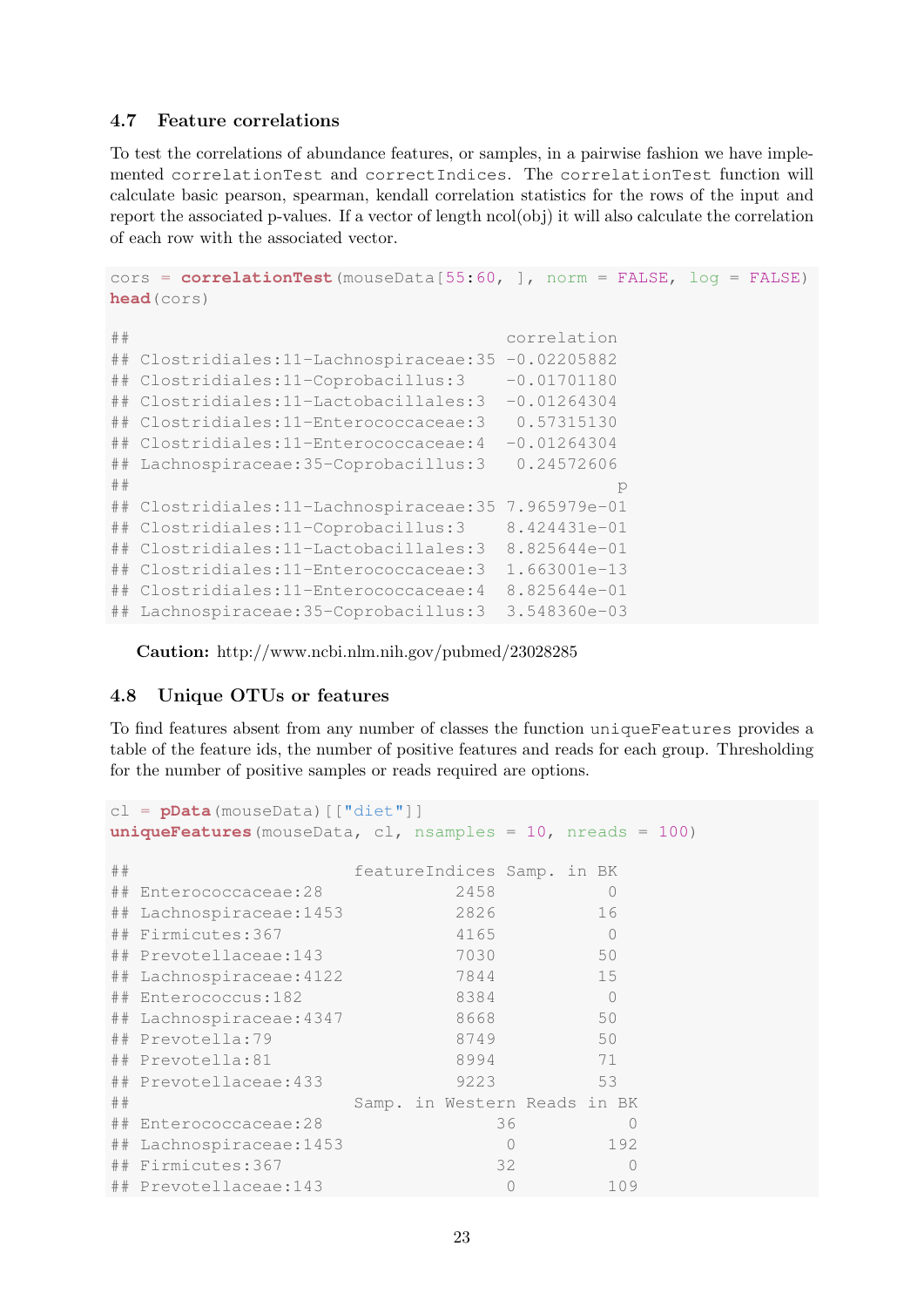|    | ## Lachnospiraceae: 4122 | $\Omega$         | 505 |  |
|----|--------------------------|------------------|-----|--|
|    | ## Enterococcus:182      | 34               |     |  |
|    | ## Lachnospiraceae: 4347 | $\bigcirc$       | 130 |  |
|    | ## Prevotella:79         | $\bigcirc$       | 100 |  |
|    | ## Prevotella:81         | $\bigcirc$       | 370 |  |
|    | ## Prevotellaceae: 433   | $\bigcap$        | 154 |  |
| ## |                          | Reads in Western |     |  |
|    | ## Enterococcaceae:28    | 123              |     |  |
|    | ## Lachnospiraceae: 1453 | $\Omega$         |     |  |
|    | ## Firmicutes:367        | 112              |     |  |
|    | ## Prevotellaceae:143    | $\bigcap$        |     |  |
|    | ## Lachnospiraceae: 4122 | $\bigcap$        |     |  |
|    | ## Enterococcus:182      | 163              |     |  |
|    | ## Lachnospiraceae: 4347 | $\bigcirc$       |     |  |
|    | ## Prevotella:79         | $\bigcirc$       |     |  |
|    | ## Prevotella:81         |                  |     |  |
|    | ## Prevotellaceae:433    |                  |     |  |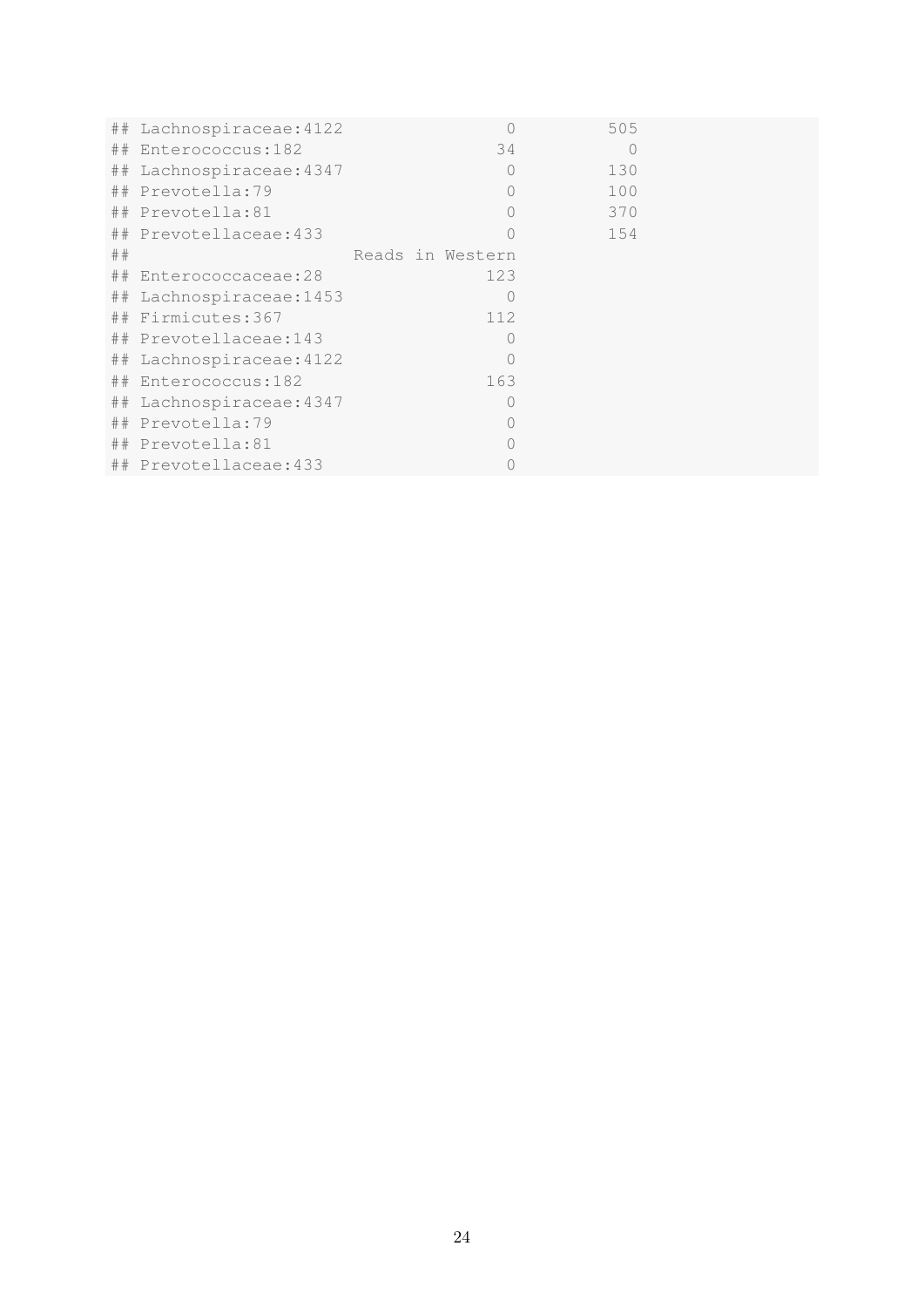# <span id="page-24-0"></span>5 Aggregating counts

Normalization is recommended at the OTU level. However, functions are in place to aggregate the count matrix (normalized or not), based on a particular user defined level. Using the feature-Data information in the MRexperiment object, calling aggregateByTaxonomy or aggTax on a MRexperiment object and declaring particular featureData column name (i.e. 'genus') will aggregate counts to the desired level with the aggfun function (default colSums). Possible aggfun alternatives include colMeans and colMedians.

```
obj = <b>aggTax</b>(mouseData, lvl = "phylum", out = "matrix")
head(obj[1:5, 1:5])
## PM1:20080107 PM1:20080108 PM1:20080114
## Actinobacteria 0 3 2
## Bacteroidetes 486 921 1103
## Cyanobacteria 0 0 0
## Firmicutes 455 922 1637
## NA 5 25 5
## PM1:20071211 PM1:20080121
## Actinobacteria 37 0
## Bacteroidetes 607 818
## Cyanobacteria 0 0
## Firmicutes 772 1254
## NA 8 4
```
Additionally, aggregating samples can be done using the phenoData information in the MRexperiment object. Calling aggregateBySample or aggsamp on a MRexperiment object and declaring a particular phenoData column name (i.e. 'diet') will aggregate counts with the aggfun function (default rowMeans). Possible aggfun alternatives include rowSums and rowMedians.

```
obj = aggSamp(mouseData, fct = "mouseID", out = "matrix")
head(obj[1:5, 1:5])
## PM1 PM10 PM11 PM12 PM2
## Prevotellaceae:1 0 0 0.00000000 0 0
## Lachnospiraceae:1 0 0 0.00000000 0 0
## Unclassified-Screened:1 0 0 0.08333333 0 0
## Clostridiales:1 0 0 0.00000000 0 0
## Clostridiales:2 0 0 0.00000000 0 0
```
The aggregateByTaxonomy,aggregateBySample, aggTax aggSamp functions are flexible enough to put in either 1) a matrix with a vector of labels or 2) a MRexperiment object with a vector of labels or featureData column name. The function can also output either a matrix or MRexperiment object.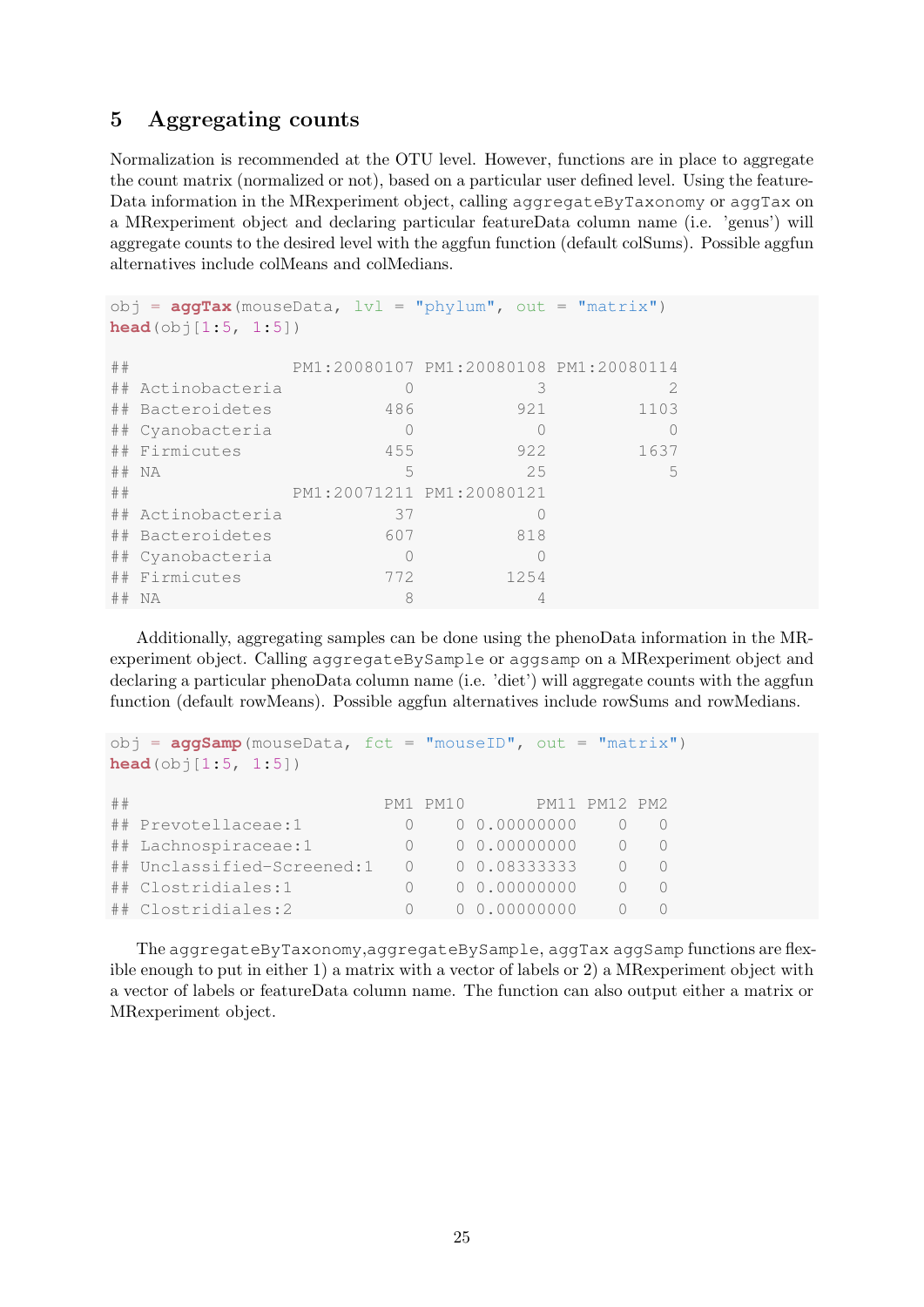# <span id="page-25-0"></span>6 Visualization of features

To help with visualization and analysis of datasets metagenomeSeq has several plotting functions to gain insight of the dataset's overall structure and particular individual features. An initial interactive exploration of the data can be displayed with the display function.

For an overall look at the dataset we provide a number of plots including heatmaps of feature counts: plotMRheatmap, basic feature correlation structures: plotCorr, PCA/MDS coordinates of samples or features: plotOrd, rarefaction effects: plotRare and contingency table style plots: plotBubble.

Other plotting functions look at particular features such as the abundance for a single feature: plotOTU and plotFeature, or of multiple features at once: plotGenus. Plotting multiple OTUs with similar annotations allows for additional control of false discoveries.

### <span id="page-25-1"></span>6.1 Interactive Display

Due to recent advances in the interactiveDisplay package, calling the display function on MRexperiment objects will bring up a browser to explore your data through several interactive visualizations. For more detailed interactive visualizations one might be interested in the shiny-phyloseq package.

```
# Calling display on the MRexperiment object will start a
# browser session with interactive plots.
# require(interactiveDisplay) display(mouseData)
```
### <span id="page-25-2"></span>6.2 Structural overview

Many studies begin by comparing the abundance composition across sample or feature phenotypes. Often a first step of data analysis is a heatmap, correlation or co-occurence plot or some other data exploratory method. The following functions have been implemented to provide a first step overview of the data:

- 1. plotMRheatmap heatmap of abundance estimates (Fig. 4 left)
- 2. plotCorr heatmap of pairwise correlations (Fig. 4 right)
- 3. plotOrd PCA/CMDS components (Fig. 5 left)
- 4. plotRare rarefaction effect (Fig. 5 right)
- 5. plotBubble contingency table style plot (see help)

Each of the above can include phenotypic information in helping to explore the data.

Below we show an example of how to create a heatmap and hierarchical clustering of  $\log_2$ transformed counts for the 200 OTUs with the largest overall variance. Red values indicate counts close to zero. Row color labels indicate OTU taxonomic class; column color labels indicate diet (green  $=$  high fat, yellow  $=$  low fat). Notice the samples cluster by diet in these cases and there are obvious clusters. We then plot a correlation matrix for the same features.

```
trials = pData(mouseData)$diet
heatmapColColors = brewer.pal(12, "Set3")[as.integer(factor(trials))]
heatmapCols = colorRampPalette(brewer.pal(9, "RdBu"))(50)
```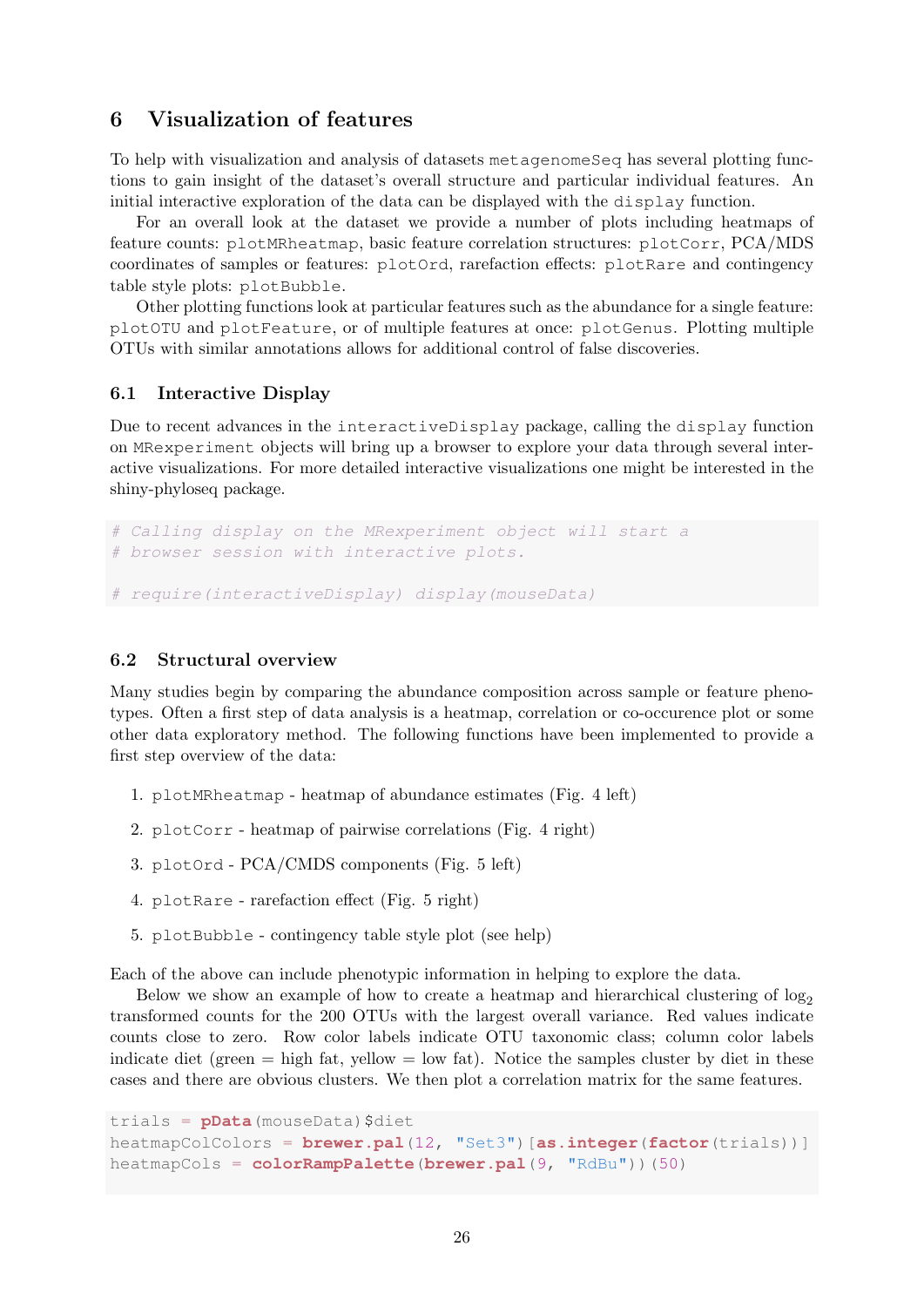

Figure 4: Left) Abundance heatmap (plotMRheatmap). Right) Correlation heatmap (plotCorr).

```
# plotMRheatmap
plotMRheatmap(obj = mouseData, n = 200, cexRow = 0.4, cexCol = 0.4,
    trace = "none", col = heatmapCols, ColSideColors = heatmapColColors)
# plotCorr
plotCorr(\text{obj} = mouseData, n = 200, cexRow = 0.25, cexCol = 0.25,trace = "none", dendrogram = "none", col = heatmapCols)
```
Below is an example of plotting CMDS plots of the data and the rarefaction effect at the OTU level. None of the data is removed (we recommend removing outliers typically).

```
cl = factor(pData(mouseData)$diet)
# plotOrd - can load vegan and set distfun = vegdist and
# use dist.method='bray'
plotOrd(mouseData, tran = TRUE, usePCA = FALSE, useDist = TRUE,
   bq = c1, pch = 21)
# plotRare
res = plotRange(mouseData, cl = cl, pch = 21, bg = cl)# Linear fits for plotRare / legend
tmp = lapply(levels(cl), function(lv) lm(res[, "ident"] ˜ res[,
    "libSize"] -1, subset = cl == lv))
for (i in 1:length(levels(cl))) {
    abline(tmp[[i]], col = i)}
legend("topleft", c("Diet 1", "Diet 2"), text.col = c(1, 2),
   box.col = NA
```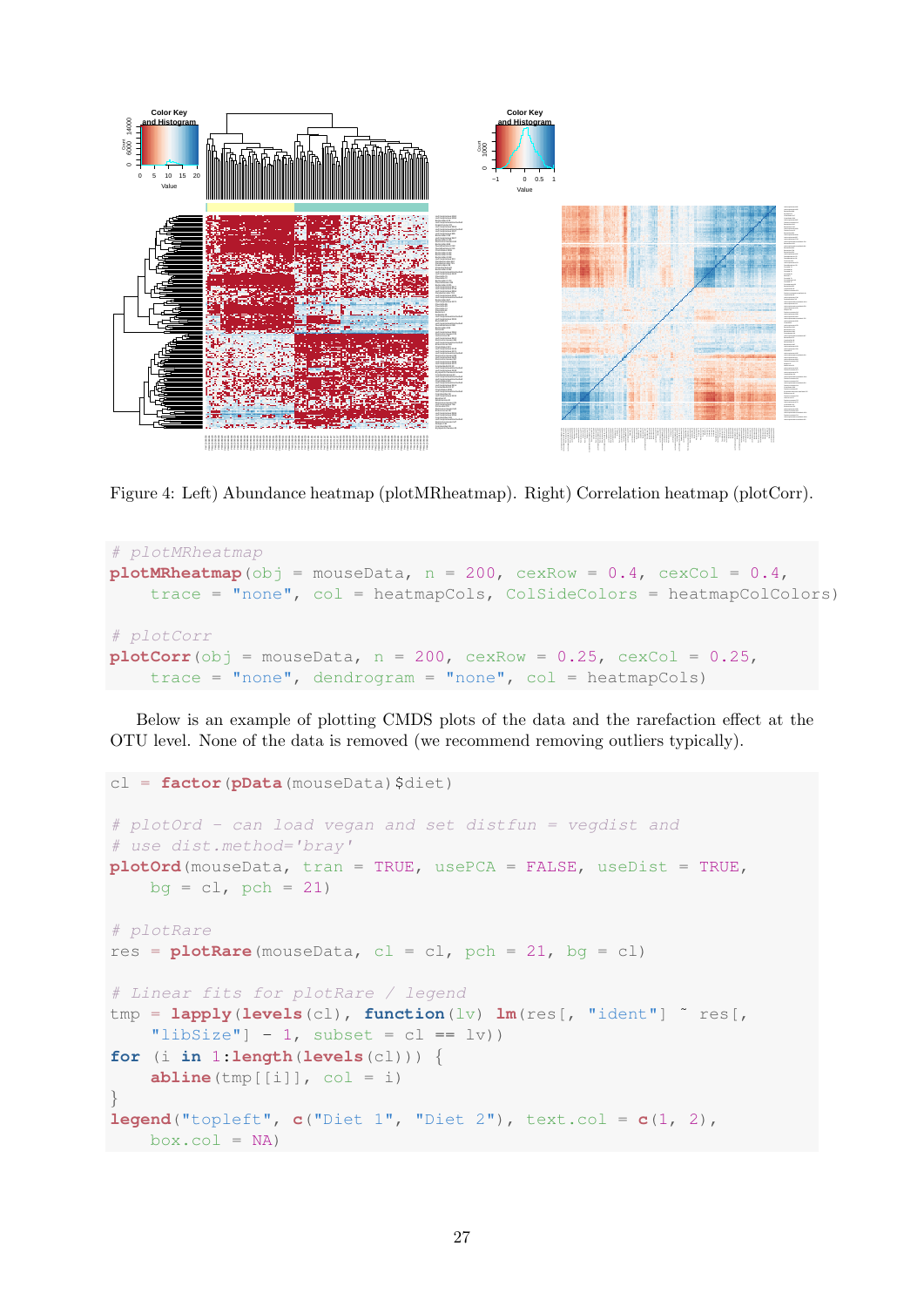

Figure 5: Left) CMDS of features (plotOrd). Right) Rarefaction effect (plotRare).

### <span id="page-27-0"></span>6.3 Feature specific

Reads clustered with high similarity represent functional or taxonomic units. However, it is possible that reads from the same organism get clustered into multiple OTUs. Following differential abundance analysis. It is important to confirm differential abundance. One way to limit false positives is ensure that the feature is actually abundant (enough positive samples). Another way is to plot the abundances of features similarly annotated.

- 1. plotOTU abundances of a particular feature by group (Fig. 6 left)
- 2. plotGenus abundances for several features similarly annotated by group (Fig. 6 right)
- 3. plotFeature abundances of a particular feature by group (similar to plotOTU, Fig. 7)

Below we use plotOTU to plot the normalized log(cpt) of a specific OTU annotated as Neisseria meningitidis, in particular the 779th row of lungTrim's count matrix. Using plotGenus we plot the normalized log(cpt) of all OTUs annotated as Neisseria meningitidis.

It would appear that Neisseria meningitidis is differentially more abundant in nonsmokers.

| <b>head (MRtable</b> (fit, $\text{coef} = 2$ , $\text{taxa} = 1$ : <b>length (fData</b> (lungTrim) $\text{Staxa})$ )) |        |  |                                         |               |  |      |                                                         |
|-----------------------------------------------------------------------------------------------------------------------|--------|--|-----------------------------------------|---------------|--|------|---------------------------------------------------------|
| ##                                                                                                                    |        |  | +samples in group 0 +samples in group 1 |               |  |      |                                                         |
| ## 63                                                                                                                 |        |  |                                         | 2.4           |  |      | 6                                                       |
|                                                                                                                       | ## 779 |  |                                         | 23            |  |      |                                                         |
|                                                                                                                       | ## 358 |  |                                         | 2.4           |  |      |                                                         |
|                                                                                                                       | ## 499 |  |                                         | 21            |  |      | 2                                                       |
| $\#$ # 25                                                                                                             |        |  |                                         | 15            |  |      | 26                                                      |
|                                                                                                                       | ## 928 |  |                                         | $\mathcal{P}$ |  |      | 11                                                      |
| #  #                                                                                                                  |        |  |                                         |               |  |      | counts in group 0 counts in group 1 smokingStatusSmoker |
| ## 63                                                                                                                 |        |  | 1538                                    |               |  | 11   | $-4.031612$                                             |
|                                                                                                                       | ## 779 |  | 1512                                    |               |  | 2.2. | $-3.958899$                                             |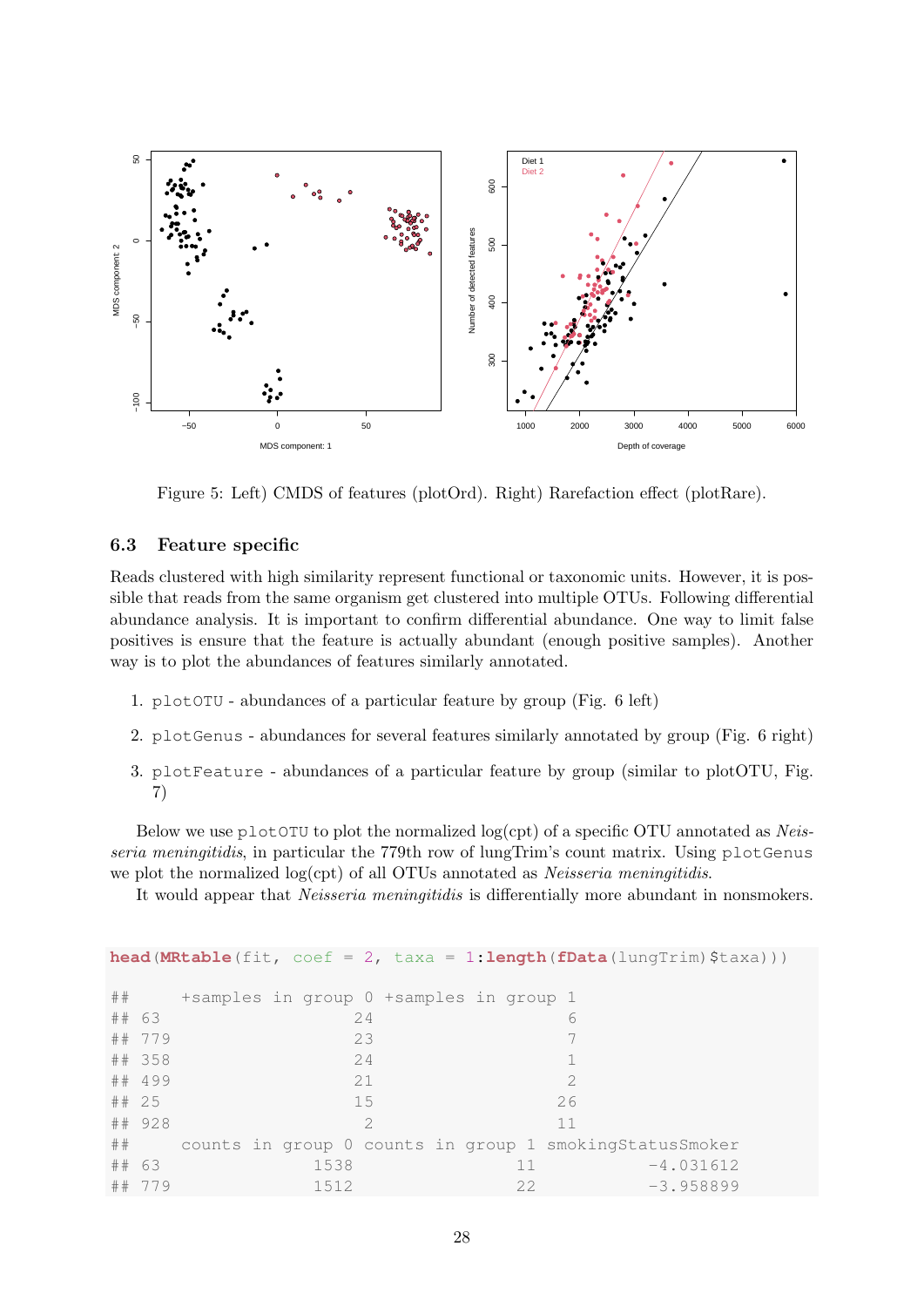```
\# 358 390 390 1 -2.927686
\# 499 326 326 2 -2.675306
## 25 162 1893 2.575672
## 928 4 91 2.574172
## pvalues adjPvalues
## 63 3.927097e-11 2.959194e-08
## 779 5.751592e-11 2.959194e-08
## 358 4.339587e-09 8.930871e-07
## 499 1.788697e-07 1.357269e-05
## 25 1.360718e-07 1.272890e-05
## 928 3.544957e-04 1.414122e-03
patients = sapply(strsplit(rownames(pData(lungTrim)), split = "_"),
   function(i) {
       i[3]
   })
pData(lungTrim)$patients = patients
classIndex = list(smoker = which(pData(lungTrim)$SmokingStatus ==
   "Smoker"))
classIndex$nonsmoker = which(pData(lungTrim)$SmokingStatus ==
   "NonSmoker")
otu = 779
# plotOTU
plotOTU(lungTrim, otu = otu, classIndex, main = "Neisseria meningitidis")
# Now multiple OTUs annotated similarly
x =fData(lungTrim) $taxa[otu]otulist = grep(x, fData(lungTrim)$taxa)
# plotGenus
plotGenus (lungTrim, otulist, classIndex, labs = FALSE, main = "Neisseria meningi
lablist <- c("S", "NS")
axis(1, at = \text{seq}(1, 6, \text{ by } = 1), labels = \text{rep}(\text{lablist}, \text{times } = 3))classIndex = list(Western = which(pData(mouseData)$diet == "Western"))
classIndex$BK = which(pData(mouseData)$diet == "BK")
otuIndex = 8770
# par(mfrow=c(1,2))dates = pData(mouseData) $date
plotFeature(mouseData, norm = FALSE, log = FALSE, otuIndex, classIndex,
col = dates, sortby = dates, ylab = "Raw reads")
```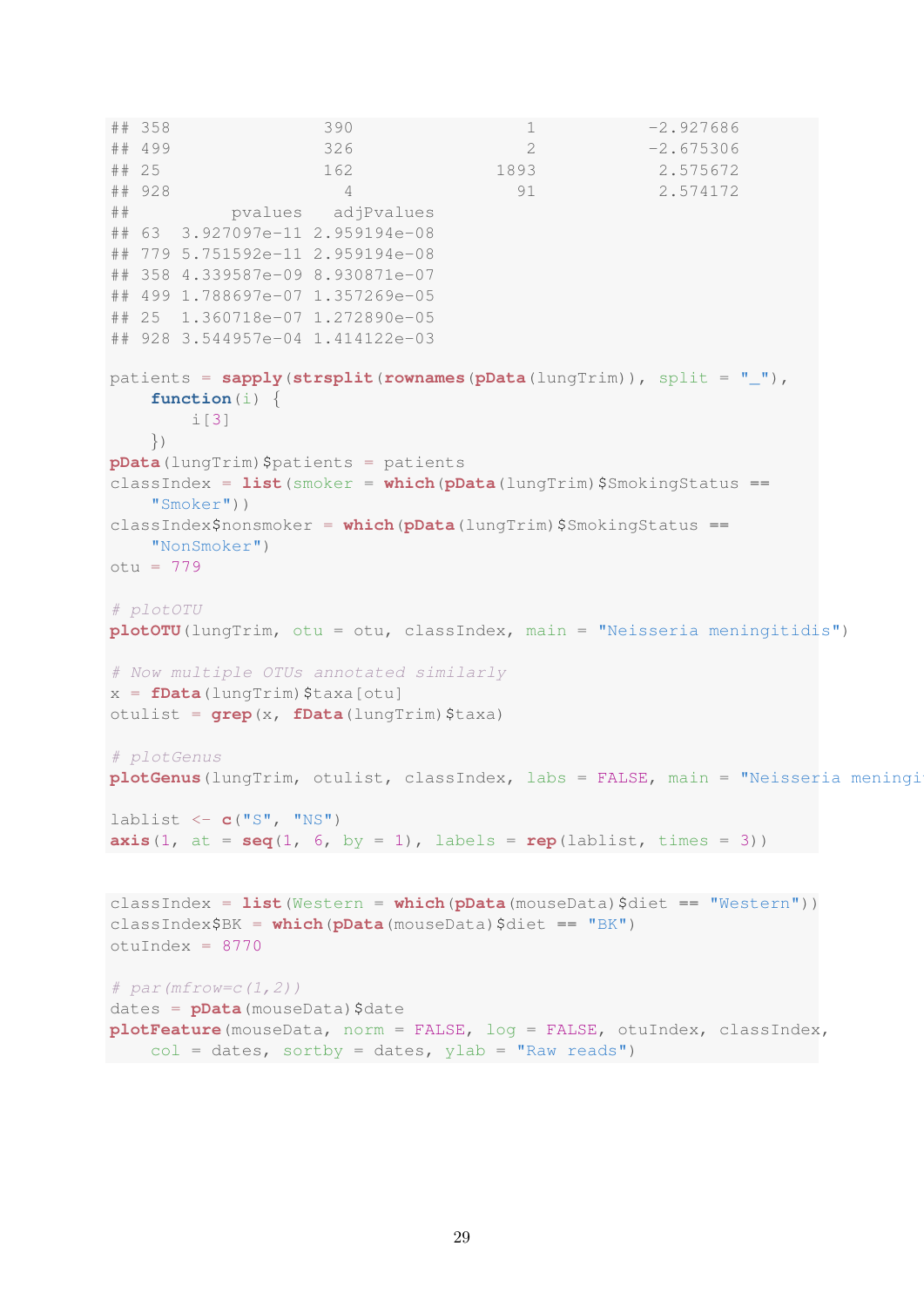

Figure 6: Left) Abundance plot (plotOTU). Right) Multiple OTU abundances (plotGenus).



Figure 7: Plot of raw abundances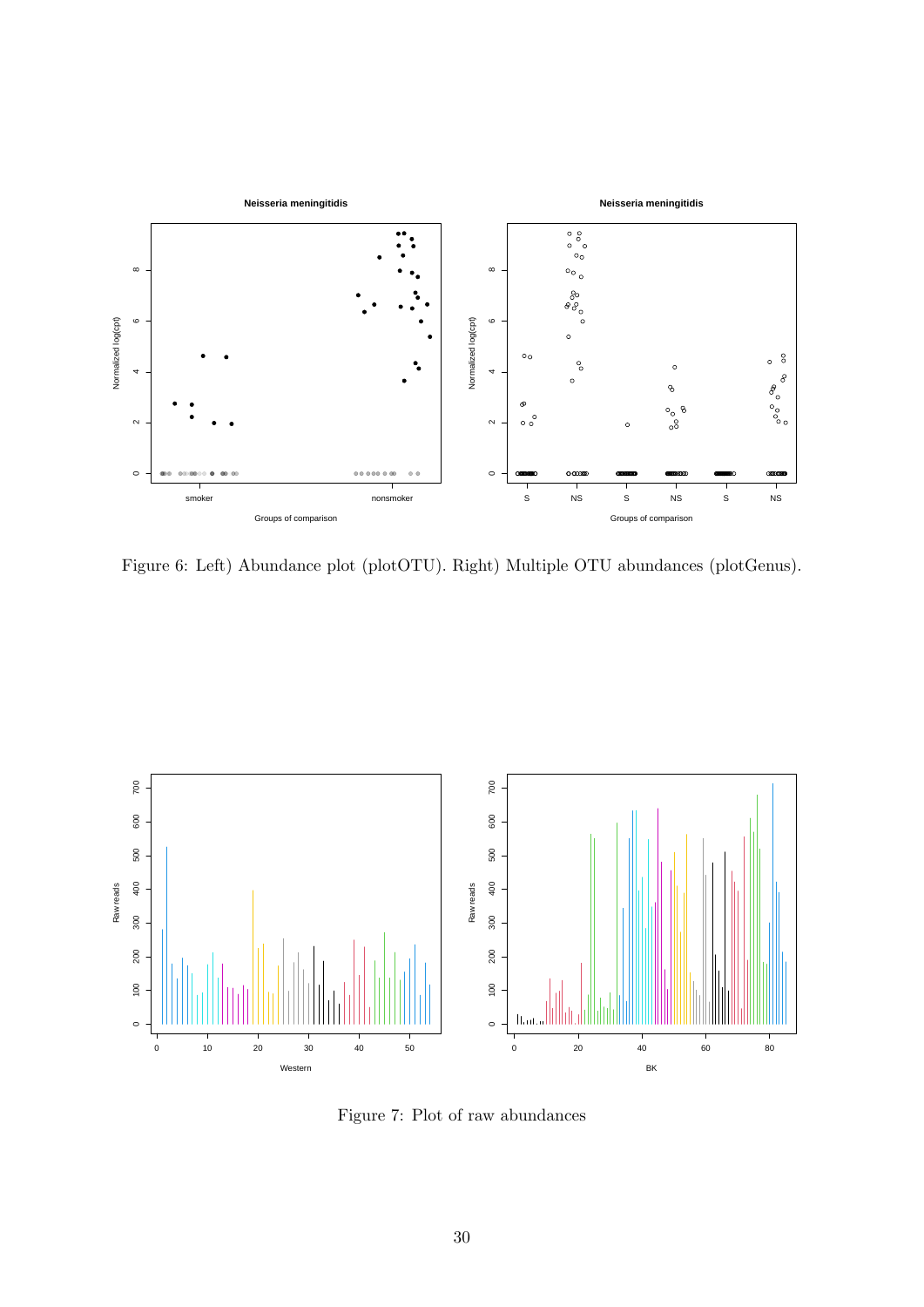# <span id="page-30-0"></span>7 Summary

metagenomeSeq is specifically designed for sparse high-throughput sequencing experiments that addresses the analysis of differential abundance for marker-gene survey data. The package, while designed for marker-gene survey datasets, may be appropriate for other sparse data sets for which the zero-inflated Gaussian mixture model may apply. If you make use of the statistical method please cite our paper. If you made use of the manual/software, please cite the manual/software!

# <span id="page-30-1"></span>7.1 Citing metagenomeSeq

```
citation("metagenomeSeq")
##
## To cite the original statistical method and
## normalization method implemented in metagenomeSeq use
##
## Paulson JN, Stine OC, Bravo HC, Pop M (2013).
## "Differential abundance analysis for microbial
## marker-gene surveys." _Nat Meth_, *advance online
## publication*. doi:10.1038/nmeth.2658
## <https://doi.org/10.1038/nmeth.2658>,
## <http://www.nature.com/nmeth/journal/vaop/ncurrent/abs/nmeth.2658.html>.
##
## To cite the metagenomeSeq software/vignette guide use
##
## Paulson JN, Olson ND, Braccia DJ, Wagner J,
## Talukder H, Pop M, Bravo HC (2013). _metagenomeSeq:
## Statistical analysis for sparse high-throughput
## sequncing._. Bioconductor package,
## <http://www.cbcb.umd.edu/software/metagenomeSeq>.
##
## To cite time series analysis/function fitTimeSeries
## use
##
## Paulson* JN, Talukder* H, Bravo HC (2017).
## "Longitudinal differential abundance analysis of
## marker-gene surveys using smoothing splines."
## _biorxiv_. doi:10.1101/099457
## <https://doi.org/10.1101/099457>,
## <https://www.biorxiv.org/content/10.1101/099457v1>.
##
## To see these entries in BibTeX format, use
## 'print(<citation>, bibtex=TRUE)', 'toBibtex(.)', or
## set 'options(citation.bibtex.max=999)'.
```
# <span id="page-30-2"></span>7.2 Session Info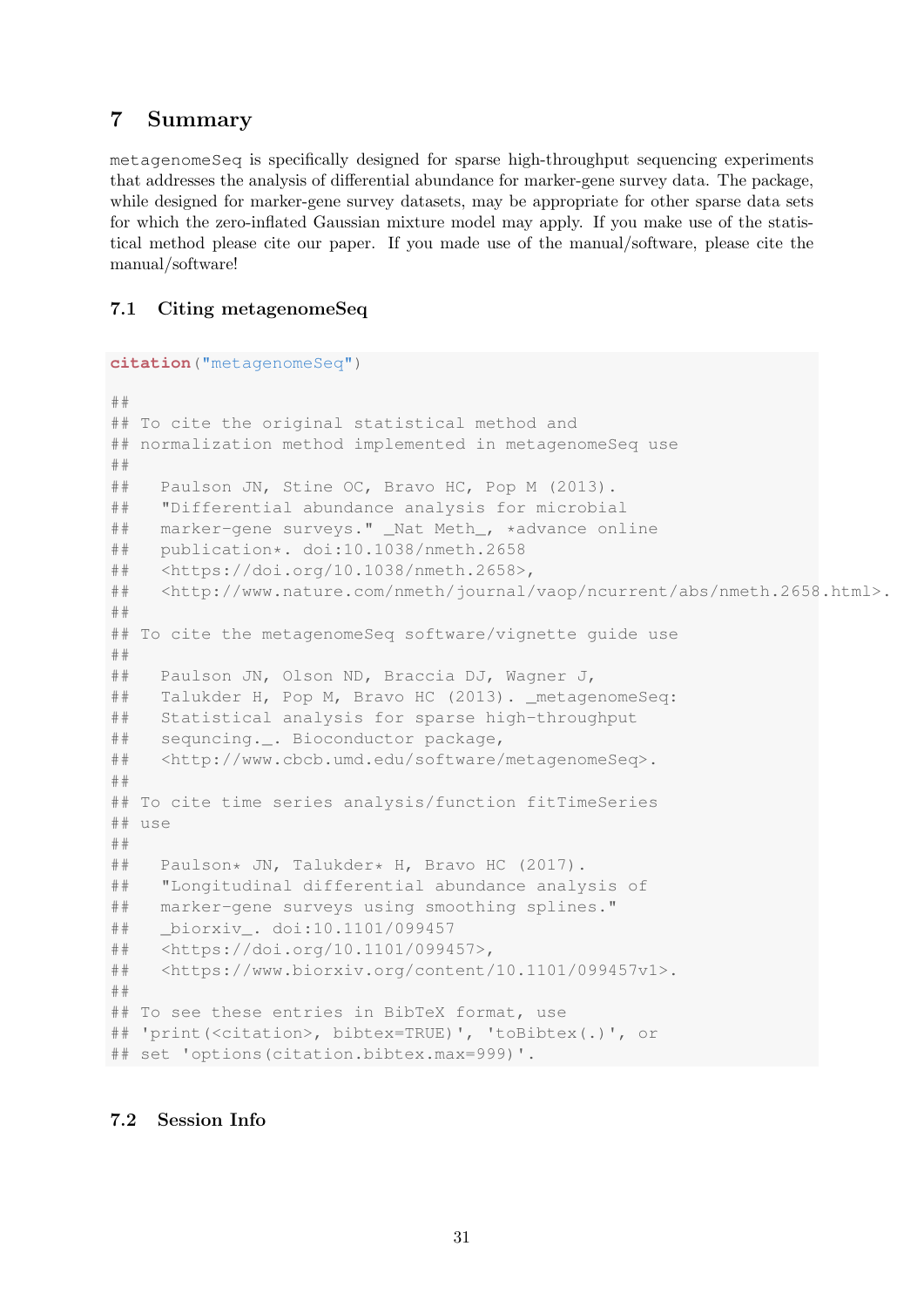#### **sessionInfo**()

```
## R version 4.2.0 RC (2022-04-19 r82224)
## Platform: x86_64-pc-linux-gnu (64-bit)
## Running under: Ubuntu 20.04.4 LTS
##
## Matrix products: default
## BLAS: /home/biocbuild/bbs-3.15-bioc/R/lib/libRblas.so
## LAPACK: /home/biocbuild/bbs-3.15-bioc/R/lib/libRlapack.so
##
## locale:
## [1] LC_CTYPE=en_US.UTF-8 LC_NUMERIC=C
## [3] LC_TIME=en_GB LC_COLLATE=C
## [5] LC_MONETARY=en_US.UTF-8 LC_MESSAGES=en_US.UTF-8
## [7] LC_PAPER=en_US.UTF-8 LC_NAME=C
## [9] LC_ADDRESS=C LC_TELEPHONE=C
## [11] LC_MEASUREMENT=en_US.UTF-8 LC_IDENTIFICATION=C
##
## attached base packages:
## [1] stats graphics grDevices utils datasets
## [6] methods base
##
## other attached packages:
\# [1] biomformat 1.24.0 gss 2.2-3
## [3] metagenomeSeq_1.38.0 RColorBrewer_1.1-3
## [5] glmnet_4.1-4 Matrix_1.4-1
## [7] limma_3.52.0 Biobase_2.56.0
## [9] BiocGenerics_0.42.0 knitr_1.38
##
## loaded via a namespace (and not attached):
## [1] Rcpp_1.0.8.3 compiler_4.2.0
## [3] formatR_1.12 highr_0.9
## [5] plyr_1.8.7 bitops_1.0-7
## [7] rhdf5filters_1.8.0 iterators_1.0.14
## [9] tools_4.2.0 jsonlite_1.8.0
## [11] evaluate_0.15 rhdf5_2.40.0
## [13] lattice 0.20-45 foreach 1.5.2
## [15] parallel_4.2.0 xfun_0.30
## [17] stringr_1.4.0 gtools_3.9.2
## [19] caTools_1.18.2 locfit_1.5-9.5
## [21] grid_4.2.0 Wrench_1.14.0
## [23] survival_3.3-1 Rhdf5lib_1.18.0
## [25] magrittr_2.0.3 gplots_3.1.3
## [27] codetools 0.2-18 matrixStats 0.62.0
## [29] splines_4.2.0 shape_1.4.6
## [31] KernSmooth_2.23-20 stringi_1.7.6
```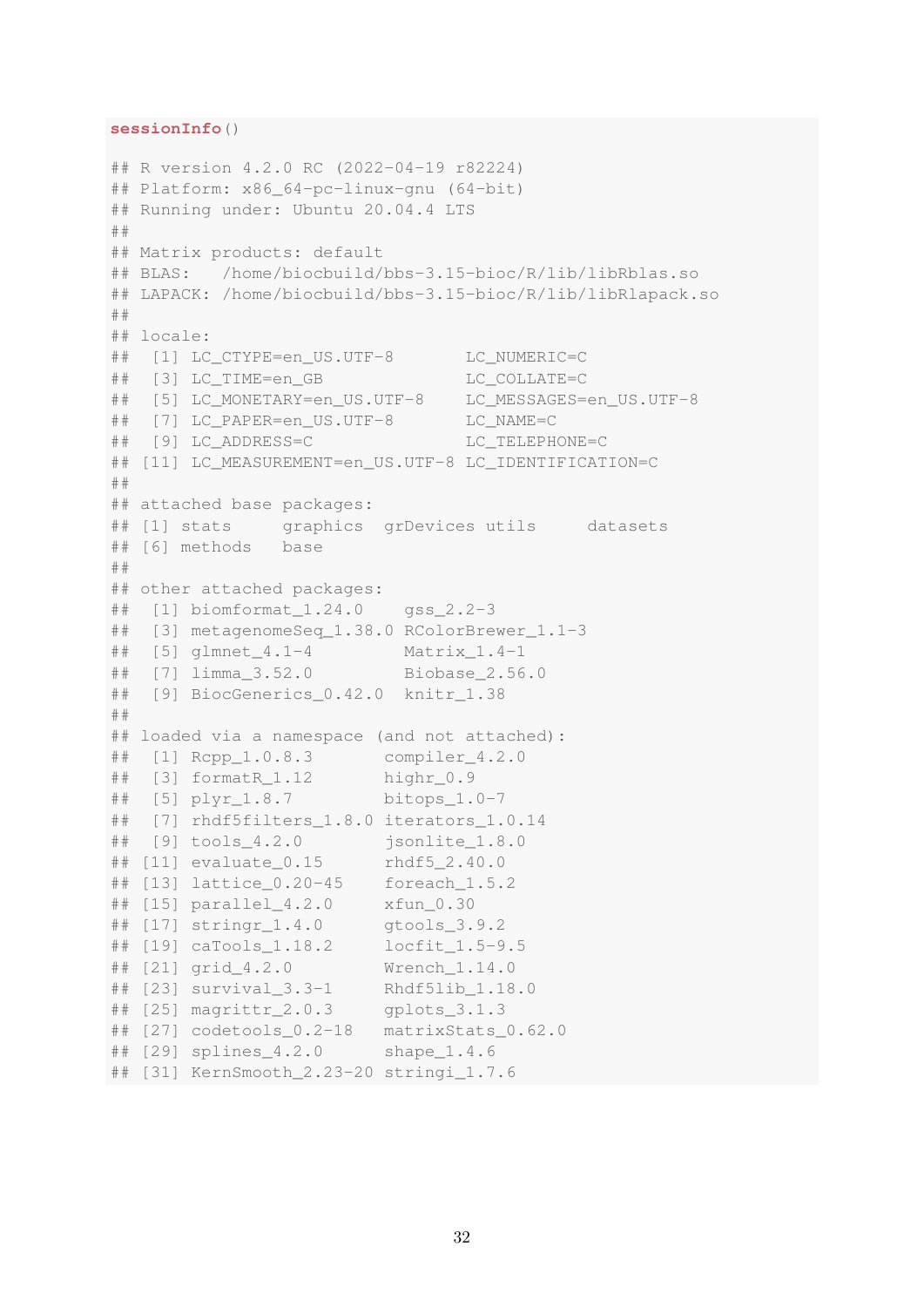# <span id="page-32-0"></span>8 Appendix

### <span id="page-32-1"></span>8.1 Appendix A: MRexperiment internals

The S4 class system in R allows for object oriented definitions. metagenomeSeq makes use of the Biobase package in Bioconductor and their virtual-class, eSet. Building off of eSet, the main S4 class in metagenomeSeq is termed MRexperiment. MRexperiment is a simple extension of eSet, adding a single slot, expSummary.

The experiment summary slot is a data frame that includes the depth of coverage and the normalization factors for each sample. Future datasets can be formated as MRexperiment objects and analyzed with relative ease. A MRexperiment object is created by calling newMRexperiment, passing the counts, phenotype and feature data as parameters.

We do not include normalization factors or library size in the currently available slot specified for the sample specific phenotype data. All matrices are organized in the assayData slot. All phenotype data (disease status, age, etc.) is stored in phenoData and feature data (OTUs, taxanomic assignment to varying levels, etc.) in featureData. Additional slots are available for reproducibility and annotation.

#### <span id="page-32-2"></span>8.2 Appendix B: Mathematical model

Defining the class comparison of interest as  $k(j) = I\{j \in \text{group} A\}$ . The zero-inflated model is defined for the continuity-corrected  $log_2$  of the count data  $y_{ij} = log_2(c_{ij} + 1)$  as a mixture of a point mass at zero  $I_{\{0\}}(y_{ij})$  and a count distribution  $f_{count}(y_{ij}; \mu_i, \sigma_i^2) \sim N(\mu_i, \sigma_i^2)$ . Given mixture parameters  $\pi_i$ , we have that the density of the zero-inflated Gaussian distribution for feature i, in sample j with  $S_i$  total counts is:

$$
f_{zig}(y_{ij};\theta) = \pi_j(S_j) \cdot I_{\{0\}}(y_{ij}) + (1 - \pi_j(S_j)) \cdot f_{count}(y_{ij};\theta)
$$
\n(1)

Maximum-likelihood estimates are approximated using an EM algorithm, where we treat mixture membership  $\Delta_{ij} = 1$  if  $y_{ij}$  is generated from the zero point mass as latent indicator variables [\[5\]](#page-34-4). We make use of an EM algorithm to account for the linear relationship between sparsity and depth of coverage. The user can specify within the fitzig function a non-default zero model that accounts for more than simply the depth of coverage (e.g. country, age, any metadata associated with sparsity, etc.). See Figure 8 for the graphical model.

More information will be included later. For now, please see the online methods in: http://www.nature.com/nmeth/journal/vaop/ncurrent/full/nmeth.2658.html

#### <span id="page-32-3"></span>8.3 Appendix C: Calculating the proper percentile

To be included: an overview of the two methods implemented for the data driven percentile calculation and more description below.

The choice of the appropriate quantile given is crucial for ensuring that the normalization approach does not introduce normalization-related artifacts in the data. At a high level, the count distribution of samples should all be roughly equivalent and independent of each other up to this quantile under the assumption that, at this range, counts are derived from a common distribution.

More information will be included later. For now, please see the online methods in: http://www.nature.com/nmeth/journal/vaop/ncurrent/full/nmeth.2658.html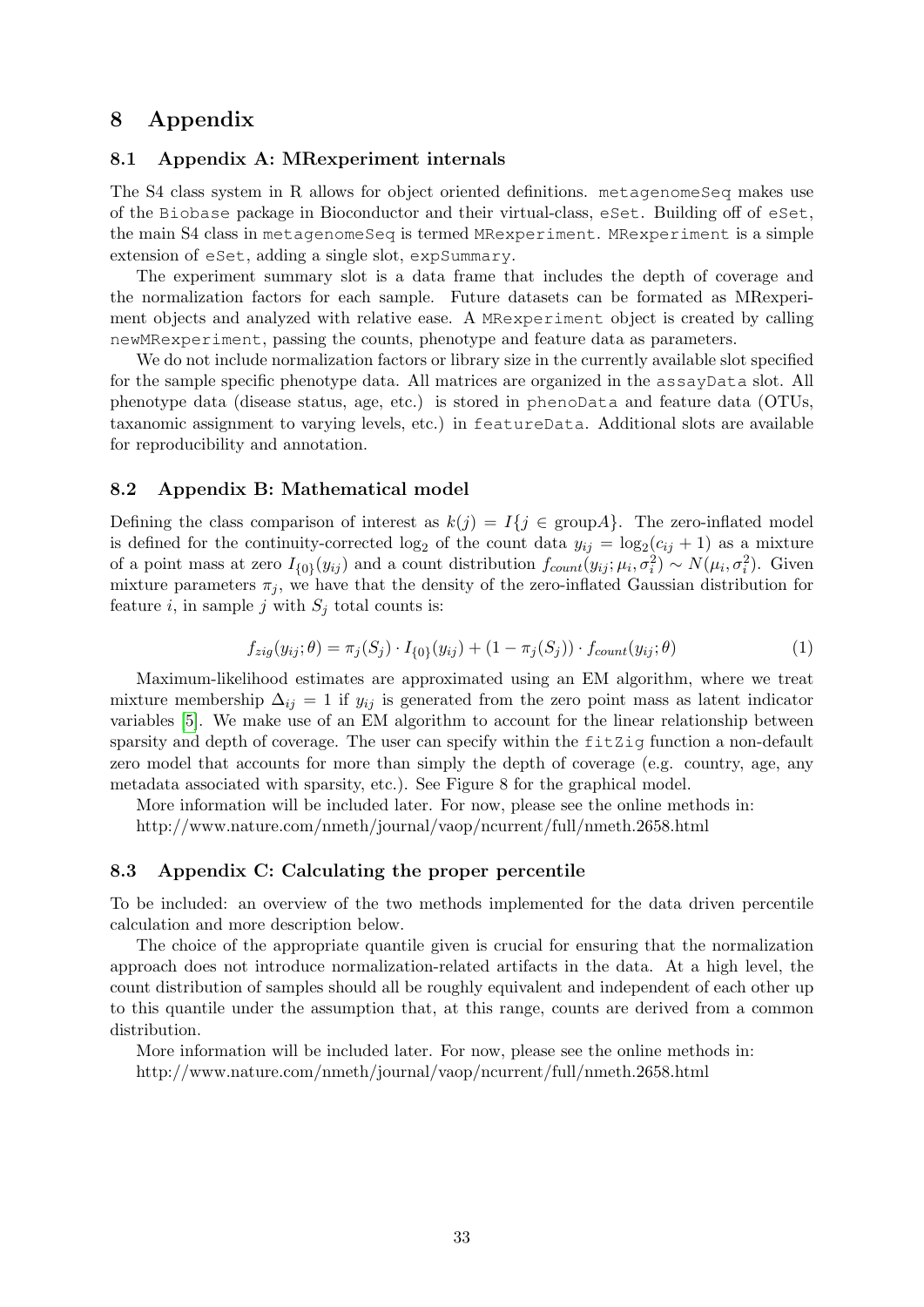

Figure 8: Graphical model. Green nodes represent observed variables:  $S_j$  is the total number of reads in sample j;  $k_j$  the case-control status of sample j; and  $y_{ij}$  the logged normalized counts for feature i in sample j. Yellow nodes represent counts obtained from each mixture component: counts come from either a spike-mass at zero,  $y_{ij}^0$ , or the "count" distribution,  $y_{ij}^1$ . Grey nodes  $b_{0i}$ ,  $b_{1i}$  and  $\sigma_i^2$  represent the estimated overall mean, fold-change and variance of the count distribution component for feature i.  $\pi_j$ , is the mixture proportion for sample j which depends on sequencing depth via a linear model defined by parameters  $\beta_0$  and  $\beta_1$ . The expected value of latent indicator variables  $\Delta_{ij}$  give the posterior probability of a count being generated from a spike-mass at zero, i.e.  $y_{ij}^0$ . We assume M features and N samples.